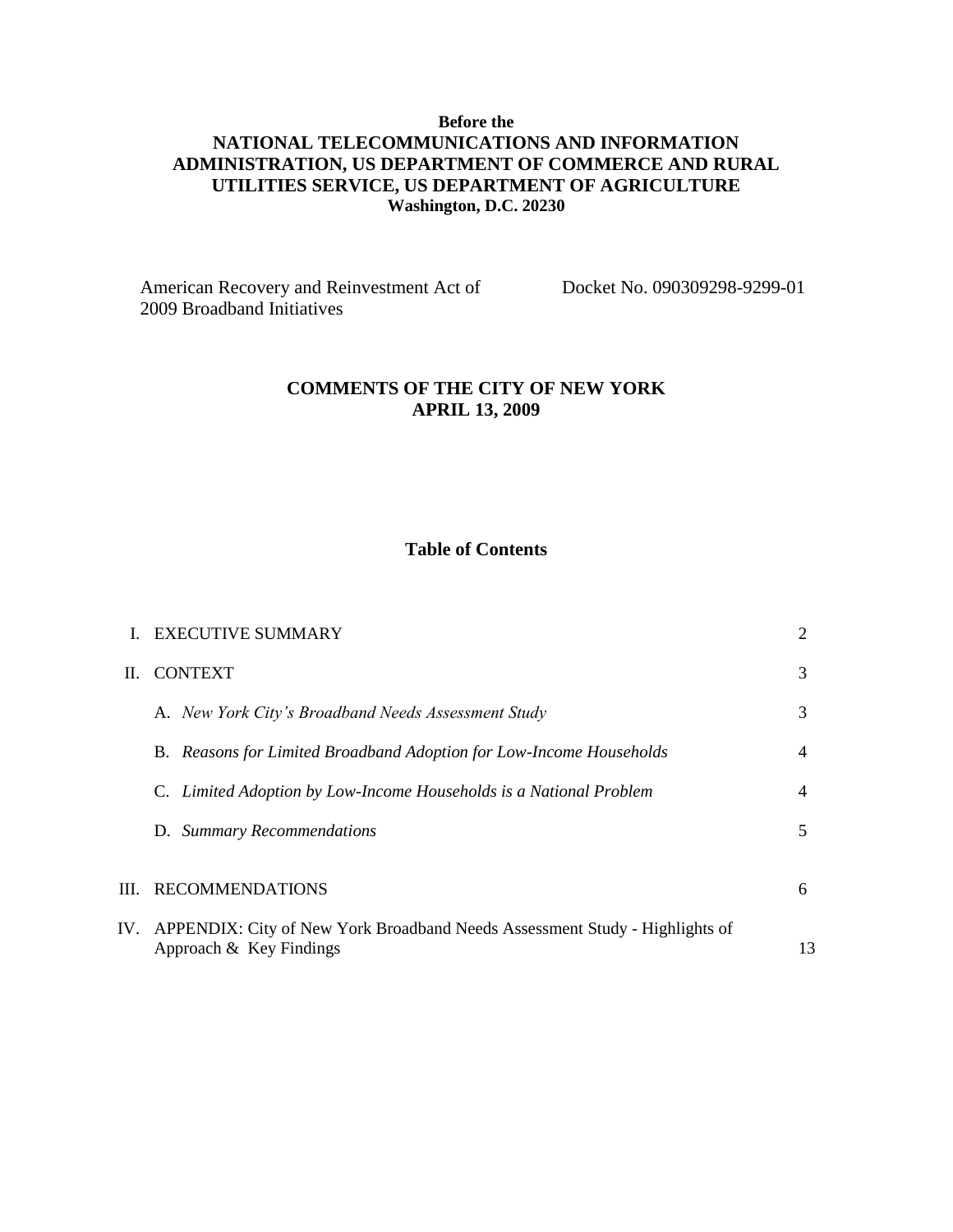### **I. EXECUTIVE SUMMARY**

The Broadband Technologies Opportunities Program correctly focuses on the two essential preconditions for distributing the benefits of broadband throughout the American population: nationwide access to reliable, high-capacity data networks (deployment); and robust uptake of service across all segments of the population (adoption). New York City urges an expansion of adoption as a central goal of BTOP, and offers a set of specific recommendations for the way in which such efforts can be most successfully pursued.

In 2006/2007, New York City rigorously analyzed broadband deployment and adoption across its population through a comprehensive Broadband Needs Assessment Study. Results from this effort indicate that broadband is available to City residents in their neighborhoods. However, the Study found a significant lag in broadband adoption by low-income residents. The reasons identified for this lag were multiple, including cost of service, a lack of computer ownership, the absence of computer literacy skills, and the failure to perceive value in broadband adoption obstacles that were often faced simultaneously. Facts suggest that across the United States, urban areas generally suffer more acutely from a demand-side problem of adoption, rather than a supply-side one of deployment.

The City of New York submits that overcoming these demand-side obstacles represents a critical challenge to increasing broadband usage nationwide. As broadband becomes increasingly ubiquitous, whether via free market forces or government subsidized initiatives, the primary national need will increasingly become one of adoption rather than of availability. In this respect, urban areas such as New York City are harbingers of the challenges the nation will face if both supply- and demand-side obstacles are not simultaneously addressed.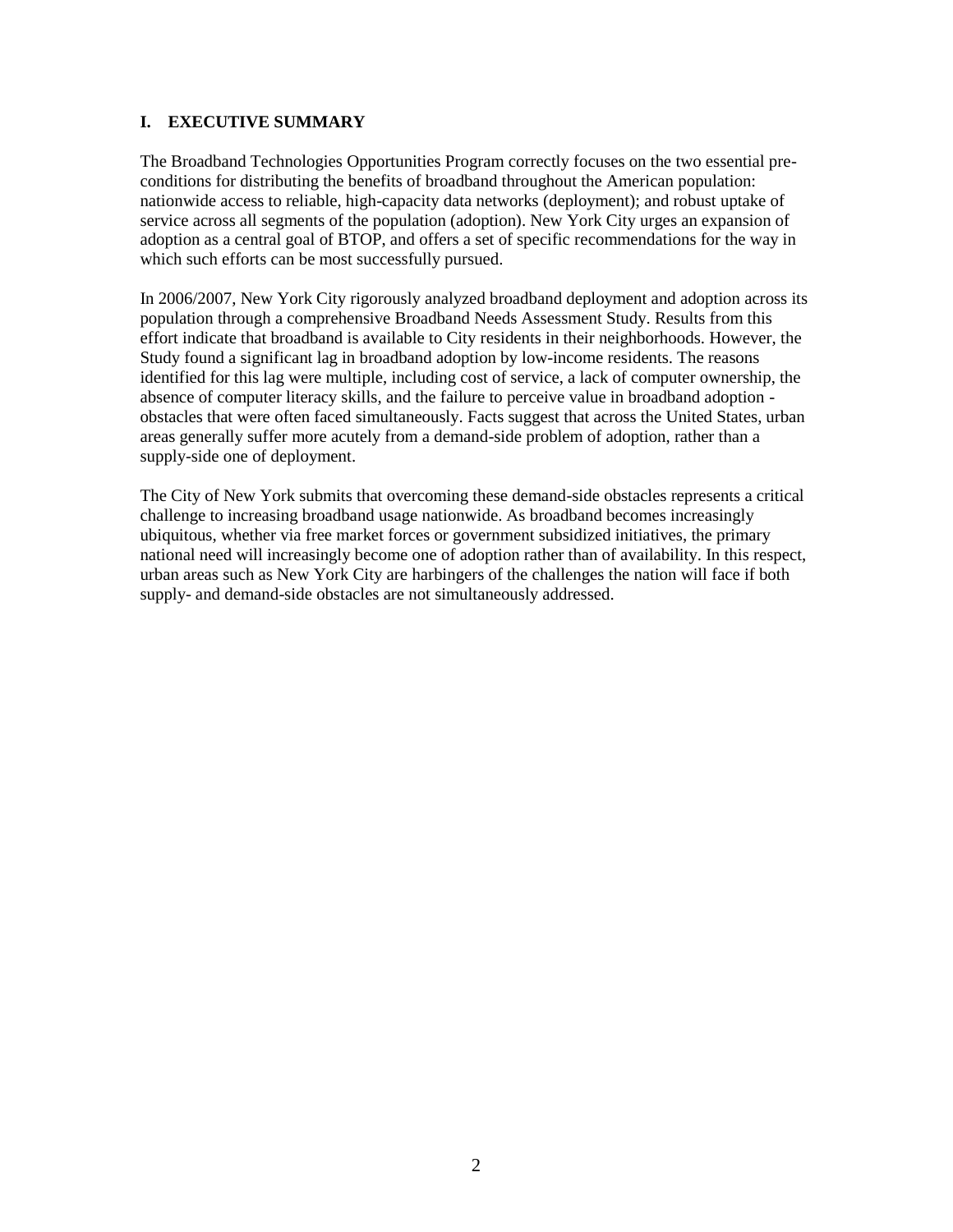#### **II. CONTEXT**

 $\overline{a}$ 

The comments of the City of New York's ("City") in response to the instant Request for Information ("RFI") are informed by an in-depth analysis of broadband deployment and adoption across the City's five boroughs. The analysis was commissioned in 2006 and undertaken over a period of approximately 18 months (detailed methodological background is provided in the attached Appendix.)

It is by now widely recognized that broadband is a prerequisite for effective participation in the contemporary global economy. There is little dispute that broadband will indeed prove to be a key driver for economic recovery and competitiveness over the immediate- and long-term. The Broadband Technologies Opportunities Program ("BTOP"), therefore, correctly focuses on the two essential pre-conditions for distributing the benefits of broadband throughout the American population: nationwide access to reliable, high-capacity data networks (*deployment*); and robust uptake of service across all segments of the population (*adoption*). The City commends the BTOP's program objectives of achieving economic stimulus and job creation through the funding of programs that are linked to both deployment *and* adoption.

#### A. *New York City's Broadband Needs Assessment Study*

As noted, New York City rigorously analyzed broadband deployment and adoption across its population, and within specific segments of the population (such as subsidized housing), through a comprehensive Broadband Needs Assessment Study ("Study"). The Study: (1) inventoried existing and planned broadband infrastructure; (2) mapped broadband availability at the residential address level; (3) conducted detailed analyses of adoption trends and patterns; and (4) gathered input from residents citywide as well as representatives of hundreds of institutional stakeholders in the public, private and nonprofit sectors.

Results from the Study indicate that broadband is available to City residents in their neighborhoods, with virtually every household currently being "passed" by one service provider and 89% of households passed by at least two providers.<sup>1</sup> The study further found that in 2006/2007 the New York broadband adoption rate stood at approximately 52 percent – a rate above the national average of 47 percent in that same time period, although comparable to that of

<sup>1</sup> *See* New York City Broadband Landscape and Recommendations, July 2008, *available at*  [http://www.nyc.gov/html/doitt/downloads/pdf/bac\\_presentation\\_7\\_30\\_2008.pdf.](http://www.nyc.gov/html/doitt/downloads/pdf/bac_presentation_7_30_2008.pdf)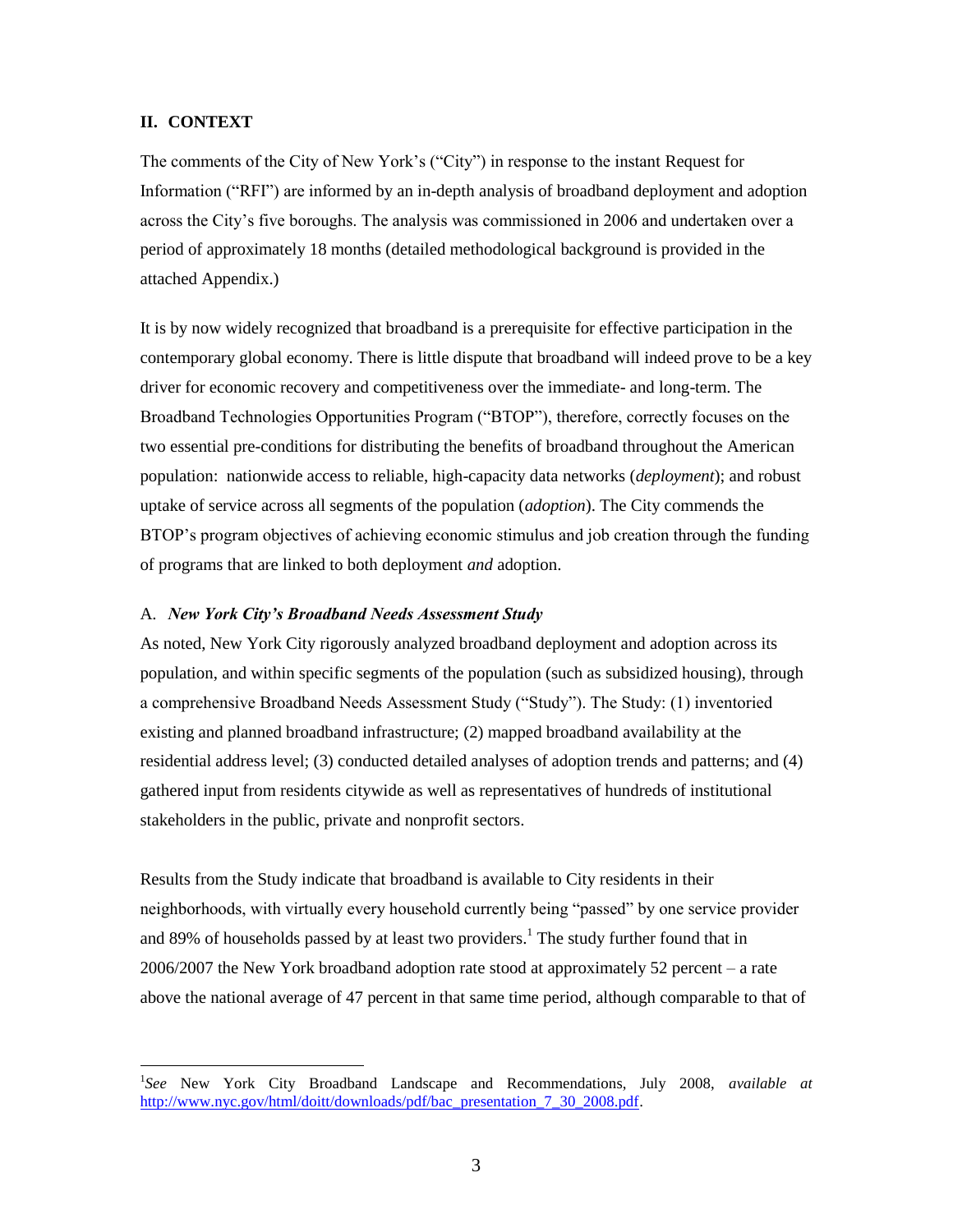other major domestic urban markets, such as Boston, Chicago, Miami and San Francisco. $^2$ Moreover, the capacity and speed of New York's networks was on par with those of other American cities, and generally in line with best-in-class residential networks nationwide.<sup>3</sup>

However, the Study found that broadband adoption among low-income households was lagging. Specifically, in New York City, the broadband adoption gap between low-income versus moderate- to high-income households was found to be approximately 28 percent as of 2006/2007.<sup>4</sup> Additionally, while broadband adoption was expected to grow among all household income "segments" over time, the disparity was not projected to narrow significantly, through at least 2012, in the absence of programs specifically targeted toward increasing broadband adoption rates among low-income households. In the absence of such programs, the Study predicted that by 2012 the adoption gap in the City would exceed 20 percent.<sup>5</sup>

#### B. *Reasons for Limited Broadband Adoption by Low-Income Households*

The major reasons found by the Study for the relatively lower adoption rate by low-income households include, often simultaneously: (1) the cost of broadband service; (2) the lack of computer ownership; (3) the absence of computer literacy skills; and (4) a failure to perceive value in broadband adoption, such as a clear impact on a child's education or a demonstrated opportunity to advance employment or to address a major health problem.

#### C. *Limited Broadband Adoption by Low-Income Households is a National Urban Problem*

In reflecting on the Study's results in the broader context of American cities, it became apparent that urban areas suffer more acutely from a problem of adoption than of deployment. With widespread deployment largely achieved, urban centers are likely to face significant *demand-side* obstacles to adoption, including issues of affordability, computer literacy and value perception. Low-income and other vulnerable populations, in particular, are more likely to face these

 $\overline{a}$ 

 $2$  R1 2007 Scarborough Research data for Designated Market Areas (DMAs). Comparable urban area broadband adoption rates include: Boston 58.3%, San Francisco 57.5%, New York City 52.3%, Miami 50.6%, Chicago 49.9%; National average 47.2%.

<sup>&</sup>lt;sup>3</sup> Within New York City, there also remains a notable arena in which the physical deployment of broadband remains an issue—in the approximately 1,200 public school buildings that serve over 1.1 million students. The bandwidth capacity at most of these schools currently is not at the level where it can sustain the simultaneous use of computing devices as a primary teaching and learning tool for all teachers and students.

<sup>4</sup> American Community Survey 2006, survey of Internet and broadband availability and adoption among NYCHA residents, Scarborough Research, Pew Internet & American Life Project, and Diamond Management and Technology Consultants analysis.

<sup>5</sup> Ibid.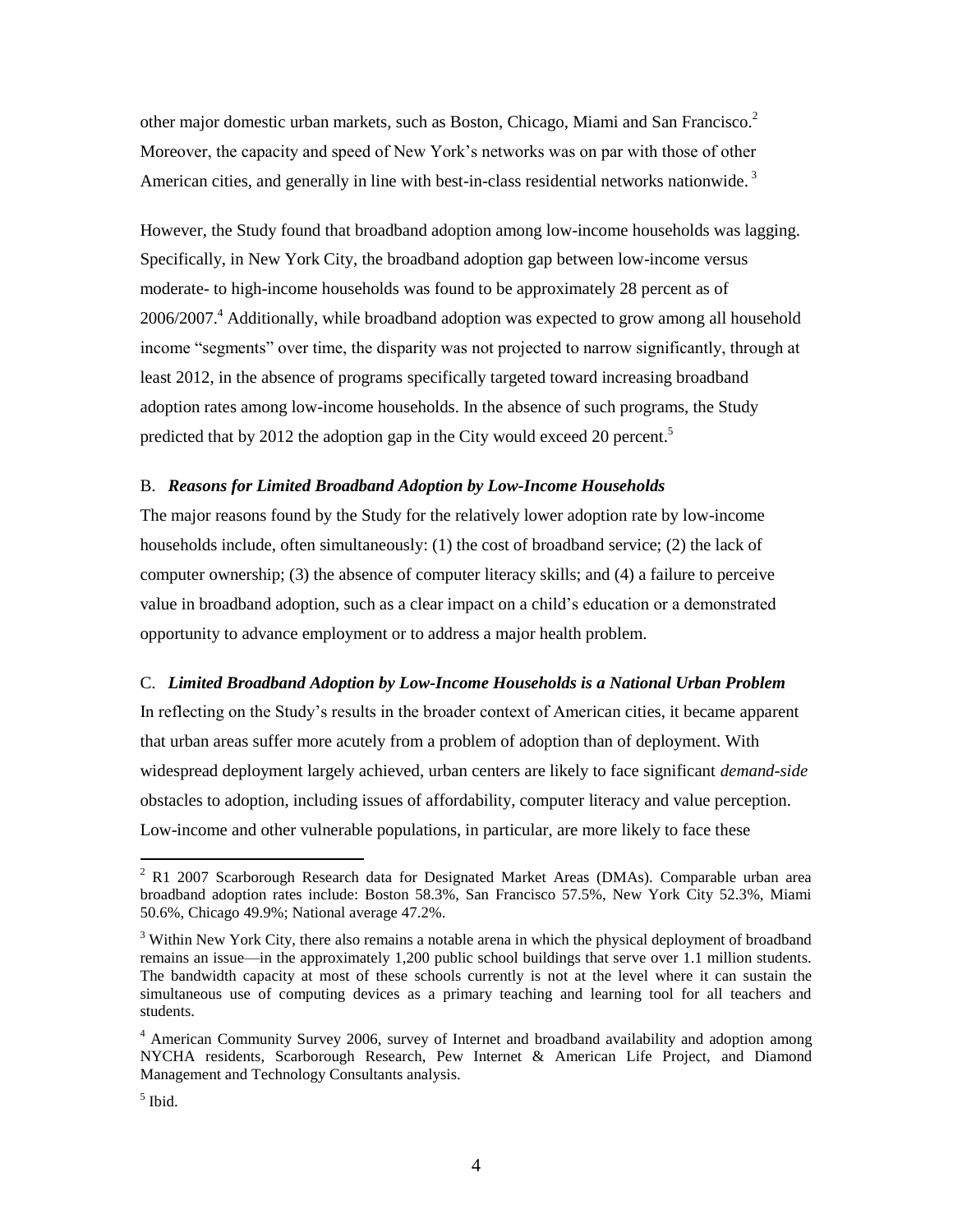obstacles. Thus, despite the "availability" of broadband service, these populations are underserved in a practical sense. Given that nearly 60 percent of the US population lives in highly urbanized areas, overcoming these demand-side obstacles represents a critical challenge toward driving nationwide broadband adoption on a sustained basis.<sup>6</sup>

At the same time, as broadband becomes increasingly ubiquitous, whether via free market forces or government subsidized initiatives, the primary challenge nationwide will increasingly become one of adoption rather than of availability. In this respect, urban areas such as New York City are harbingers of the challenges the nation will face if both supply- and demand-side obstacles are not simultaneously addressed.

#### D. *Summary Recommendations*

 $\overline{a}$ 

Accordingly, the City urges an approach that includes expanding adoption as a central goal of BTOP, and that targets *multiple* demand-side obstacles to broadband adoption. Such a holistic approach will enable all Americans, and in particular vulnerable populations, to become "active" technology users – individuals empowered to utilize broadband technology to enhance their educational, employment and economic opportunities; to access health and human services; to participate in government and politics; and, increasingly, to communicate with, and enhance their place in, the society at large. Toward this goal, vulnerable populations must be provided with access to affordable broadband service, computer hardware and software, and ongoing technical training and support. Optimally, they should be provided with digital literacy skills in a manner that is tailored to and meets their specific needs and requirements. Perhaps most importantly, the value of broadband adoption must be demonstrated, either through provision of enhanced educational opportunities or workforce readiness training, improved access to healthcare, healthrelated information, and other critical services, or simply the ability to connect with distant relatives and friends.

Based on the Study's findings, the City further believes that, to the greatest extent practical, public and private entities should be encouraged to form coalitions to accelerate efficient broadband adoption. Such alliances can foster innovative approaches and help avoid duplication and waste. In many urban areas today, there are numerous programs diligently working to drive broadband adoption; yet, many of these programs are under-resourced or incomplete. A concerted and coordinated public-private effort can reinforce these individual efforts to the benefit of

 $6$  According to the 2000 US Census 58.27% of US citizens reside in urban areas with a population greater than 200,000.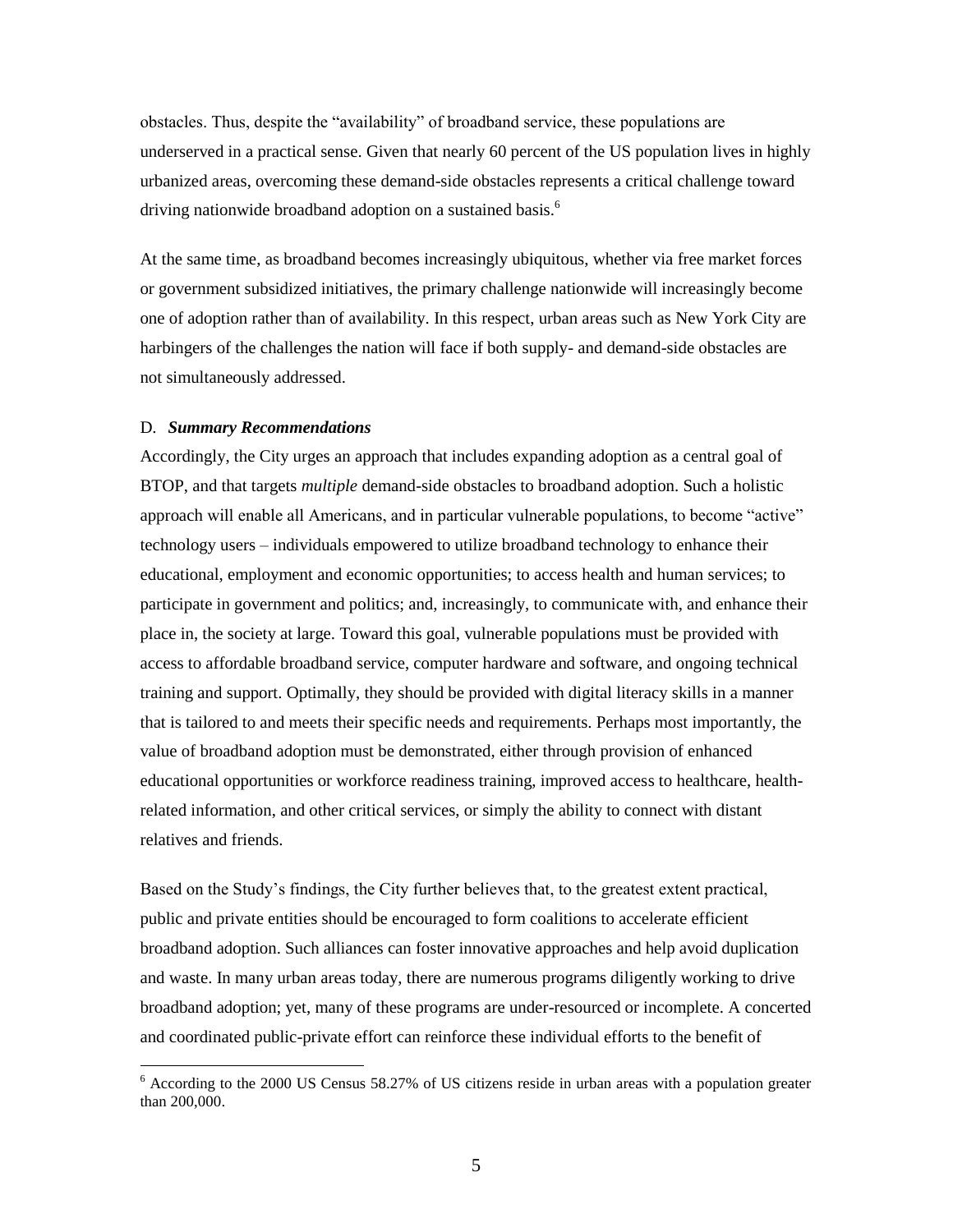individuals and cities as a whole. Forging strategic public-private partnerships can drive a wealth of resources, expertise, and innovative thinking.

Finally, the impact of broadband programs must be carefully monitored and measured. Targeted pilot programs, for example, may be utilized to measure the impact of proposed programs on each target segment before they are scaled more broadly. Key metrics for the impact of each program should be established at the outset and monitored as the programs are executed. This systematic approach will ensure that investments are optimized and will provide critical lessons to help policy makers execute future successful broadband adoption programs across the US.

## **III. RECOMMENDATIONS**

In light of the above context, New York City submits the following specific recommendations for BTOP:

### **Question 1: Purposes of the Grant Program**

- The stated objectives of the BTOP present a thoughtful set of goals for the program:
	- 1) "Provide improved access to broadband service to consumers residing in underserved areas of the United States;"
	- 2) "Provide broadband education, awareness, training, access, equipment, and support to
		- a. Schools, libraries…and other community support organizations and entities to facilitate greater use of broadband service by or through these organizations;
		- b. organizations and agencies that provide outreach, access, equipment and support services to facilitate greater use of broadband service by low-income, unemployed, aged, and otherwise vulnerable populations; and
		- c. job-creating strategic facilities..."
	- 3) "Stimulate the demand for broadband, economic growth, and job creation."
- The City believes that the inclusion of these objectives reflects an explicit and strong  $\bullet$ prioritization of programs to support broadband use and adoption, particularly among vulnerable populations. Based on the City's analysis of broadband needs in New York, and other urban areas, the City strongly supports this prioritization. (Please see our response to Question 13 for a recommended definition of "underserved areas" that incorporates vulnerable populations and adoption issues.)
- Given this expressed priority in the legislation, we recommend that substantially more than the \$200M and \$250M minimum amounts be allotted to programs to expand public computer center capacity and to innovative programs to encourage sustainable adoption of broadband. We submit that such programs must be prioritized, to the extent of at least half of the total BTOP funding available, if broader efforts to spur global competitiveness and economic revitalization through broadband are to be effective. Indeed, by allocating a baseline of funding for these types of programs, the law itself clearly highlights their importance, and seeks to ensure that these critical efforts are given due attention.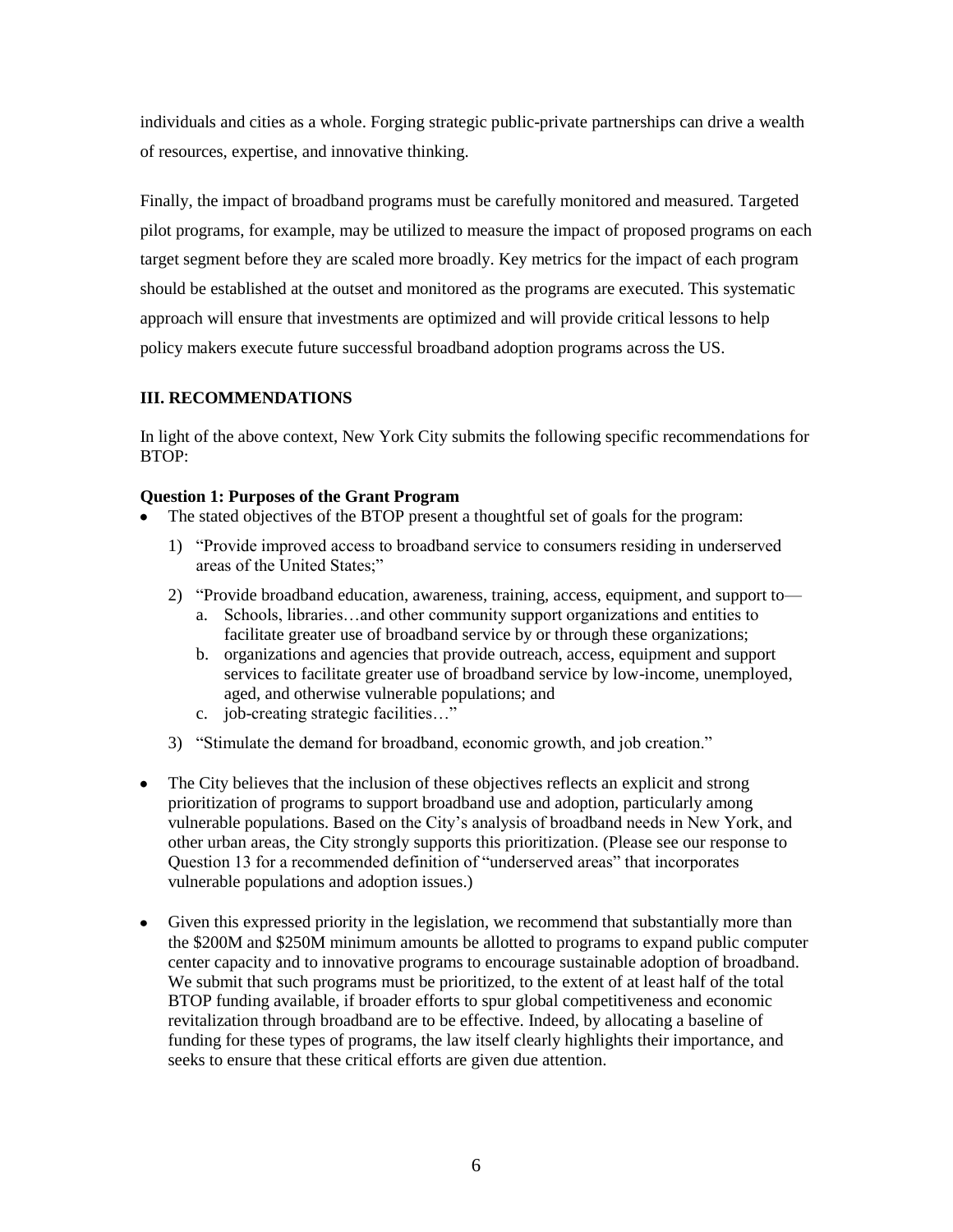#### **Question 2: Role of the States**

- ARRA gives the NTIA discretion to consult with states in identifying appropriate areas for grant funding by stating that the NTIA "may consult" with states. Clearly, this is not a required consultation. The City strongly disagrees with the recent recommendation by the National Association of Regulatory Utility Commissioners ("NARUC") that the NTIA ask states to "review and rank all applications for in-state projects." The City's view is that NARUC's proposal pushes the state role beyond congressional intent. Unlike ARRA programs in other areas which require a primary role for the states, Congress chose not to insert such a provision in its broadband programs. There is no reason for NTIA to override the Congressional intent by making the state the gatekeeper for such programs. Moreover, there is a potential conflict of interest in giving the state government authority to rank applications from that state. State governments may be applicants themselves and will be competing for the same funds as the entities they are ranking.
- Nor would rankings by the states promote more efficient proposal evaluations. It is not selfevident, as NARUC suggests, that states have an inherently better grasp of the broadband needs of local governments. (Indeed, the states have not been leaders in the efforts of hundreds of localities to undertake "muni-broadband" initiatives of their own.) For NARUC now to assert their expertise and interest in the area of broadband deployment and adoption does not strike the City as an altogether plausible position. By contrast, the NTIA has not only long-term subject matter expertise in the area of broadband, but experience in allocating federal grant dollars among the various regions, states and localities in, for example, the context of public safety communications funding. Introducing a "gate keeping" role by the states will not streamline the process, but rather add an extra layer of bureaucracy which could well delay the immediate deployment of shovel ready projects that is the goal of the ARRA. The NTIA is certainly able to adjudicate the merits of specific proposals without layer upon layer of other governmental processes from agencies whose expertise and grant making prowess is no greater than that of the federal bodies charged with this responsibility.
- The City has enjoyed an ongoing dialog, and productive working relationship with New York State on a range of broadband-related matters of mutual concern; and fully intends to cooperate with the state throughout the application process. Generally, states can play an important role in implementing the BTOP, especially by assisting smaller communities with logistics and organization in implementing program applications and grants. However, a state role as gatekeeper or evaluator would be beyond the scope of BTOP's legislative mandate and counterproductive to program implementation.

### **Question 3: Eligible Grant Recipients**

- In the effort to ensure that proposals from for-profit entities are "in the public interest," the City suggests that such entities be required to either partner with, or gain endorsement of, state or local governments prior to being awarded BTOP funding.
- $\bullet$ If Congress intended for-profit entities to be considered directly it would have listed them in Section 6001(e) of the ARRA. Clearly, Congress intends for there to be some sort of additional showing from for-profit entities to qualify for eligibility. Requiring them to partner with or be endorsed by state or local governments would provide such a showing that forprofits are acting "in the public interest."
- New York City disagrees with industry and private service provider commenters' contentions  $\bullet$ that a municipal cable or telecommunications franchise or a state CPCN qualifies as finding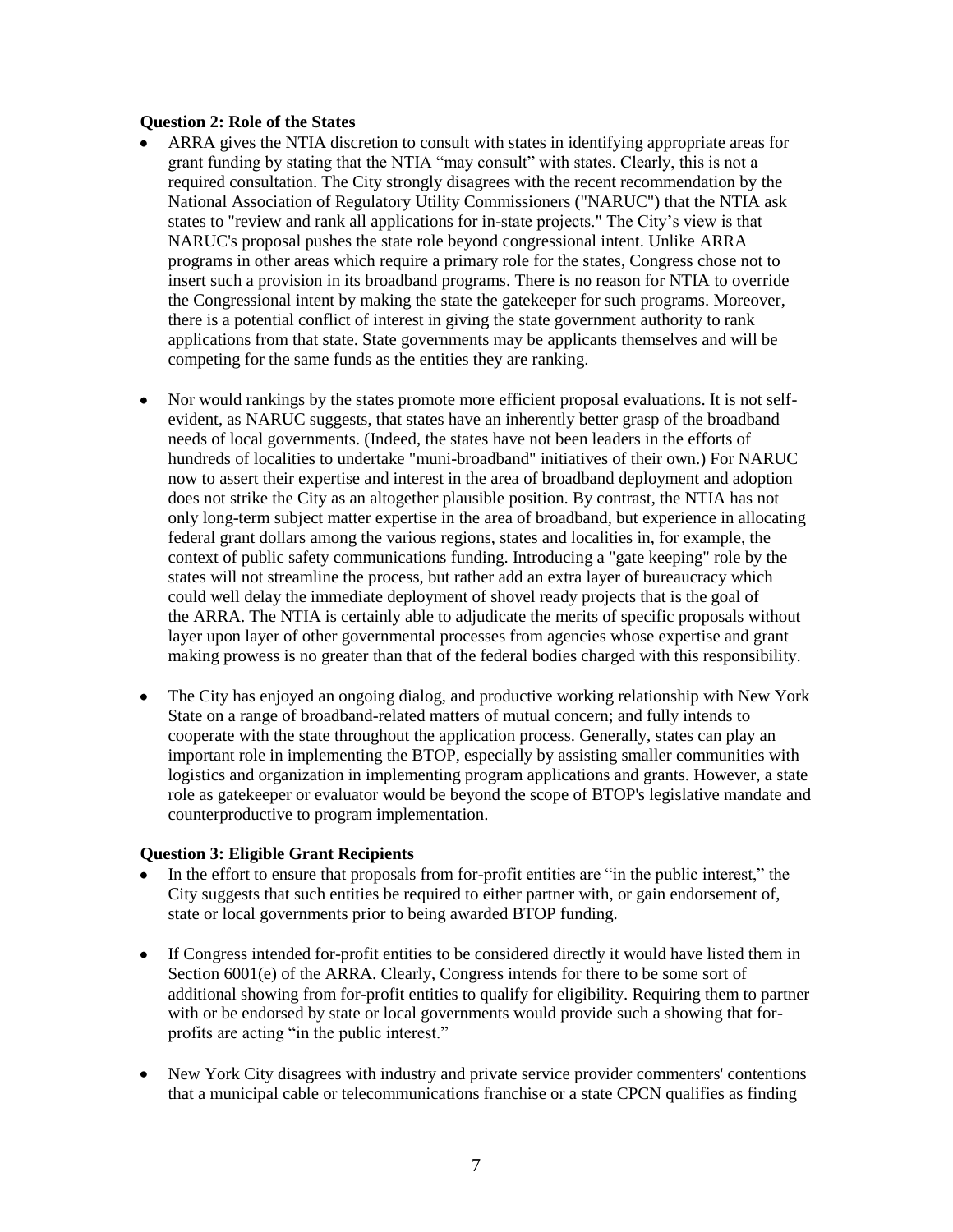of a "public interest." Such rights are often issued in a different context than programmatic endorsement, and thus such endorsement cannot be implied as a matter of course from such actions. We suggest that there be a separate form of public endorsement or involvement in the specific proposed project by the private sector applicant.

### **Question 4: Selection Criteria**

- As previously stated in the City's response to Question 1, given the substantial gap in adoption currently faced by residents of urban areas, as well as the expectation that demandside stimulation will become a central national challenge as deployment becomes widespread, the City believes it is critical that BTOP place a heavy emphasis on programs that spur usage and adoption by low-income, unemployed, older adult and otherwise vulnerable populations.
- To ensure that funding is allocated to programs that will successfully achieve this objective, the City strongly believes that BTOP should select programs with the following characteristics:
	- 1) Holistic programs that focus on helping residents overcome *multiple* demand-side obstacles in a manner tailored to the specific needs of the vulnerable populations served
	- 2) Programs that encourage government entities to find creative ways to leverage broadband to enhance, or lower costs of, service delivery
	- 3) Programs that incorporate collaboration across public and private sector boundaries to maximize available resources and support
	- 4) Programs that incorporate key metrics for monitoring and measuring impact
- In addition, the City believes that priority should be given to programs that leverage other ARRA programs and goals. The successful integration of educational, health and human services, workforce readiness, and other Recovery Act efforts can not only strengthen the overall social and economic impact of BTOP programs, it can improve their sustainability by supporting the use of broadband in government service delivery.

### **Question 5: Grant Mechanics**

- The City encourages NTIA to expressly confirm that compliance with the twenty percent matching requirement associated with grant-funded programs may take the form not just of *cash* participation in programs but also of *in-kind* contributions. Contributions in-kind such as discounted service, training, advisory services, and access to property and equipment could all be essential to implementing the kinds of adoption and use-focused programs that should and will, as described in these comments, represent a major aspect of BTOP-funded activities.
- Section 24.24 of Title 15 of the Code of Federal Regulations specifically contemplates that  $\bullet$ in-kind contributions may be counted as valid matching costs for purposes of complying with matching cost criteria and requirements under Commerce Department grant programs, and the City urges NTIA to incorporate this concept into its BTOP grant criteria. The City has long found that in-kind contributions provide a powerful and effective source of resources to offer important public services.
- For example, the City's CityNet network, which represents a core element of the City's  $\bullet$ internal data and communications network (and which successfully provided continuous service enabling on-going City government functions during the events of September 11, 2001), was largely built using in-kind contributions provided by communications companies. Goods and services provided in in-kind form can, in the City's experience, often prove more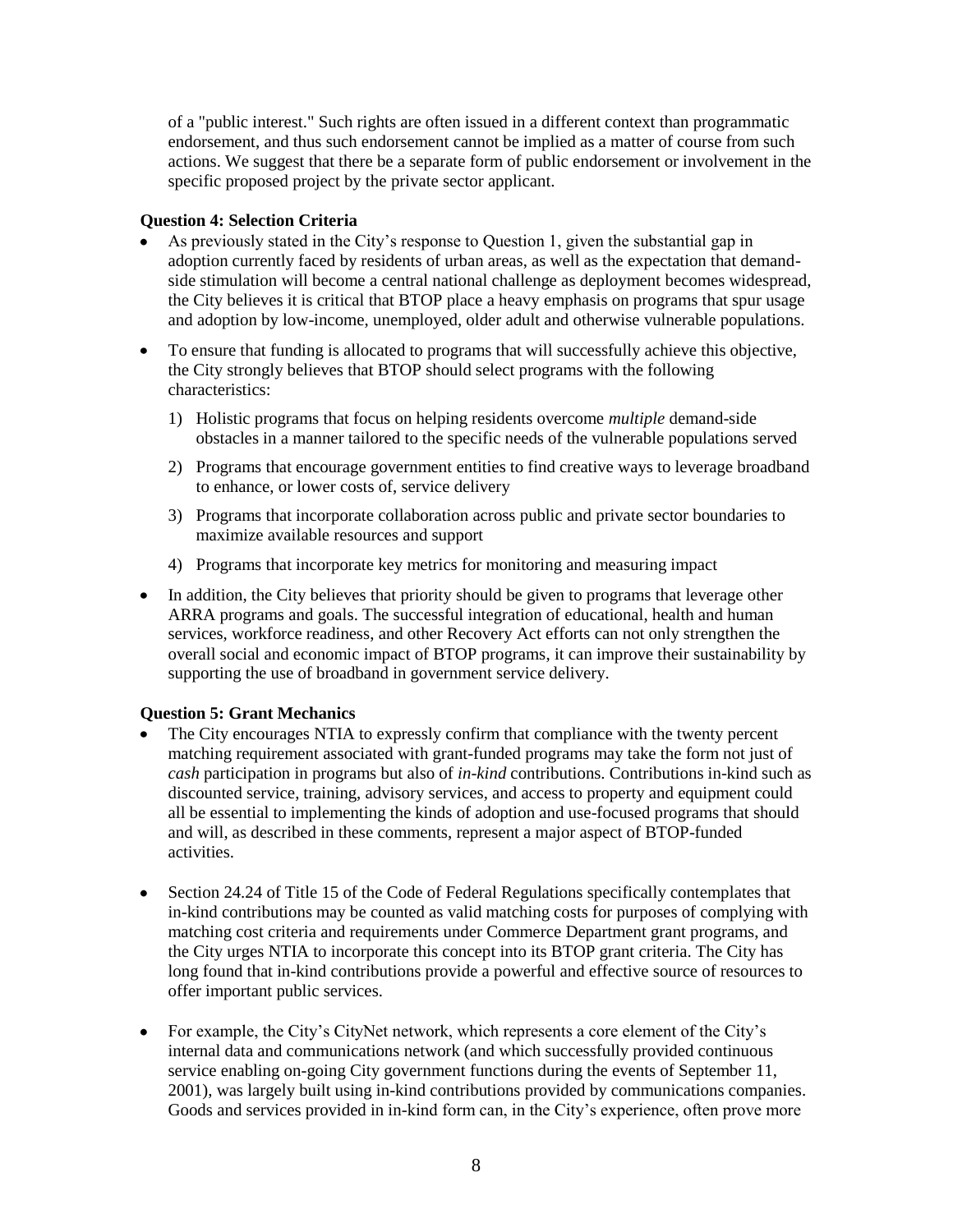efficient than cash participation, as the donors of in-kind goods and services are often able to provide such service at cost, where cash contributions might require the purchase of the same goods or services at retail price. For these reasons the City urges NTIA to expressly recognize that BTOP-funded programs may meet their twenty percent match requirement through inkind, and not just cash, contributions.

### **Question 6: Grants for Expanding Public Computer Center Capacity**

- Public computer centers are critical to driving adoption (in addition to providing much needed broadband access in unserved areas) because they provide vulnerable populations the opportunity to utilize computers and the Internet in supportive environments, and can also provide much needed digital literacy and other related training programs, helping to empower individuals to utilize technology to their own benefit.
- To ensure that projects to expand public computer center capacity and impact are successful, we recommend that BTOP include the following selection criteria:
	- 1) Evidence of effective partnerships with coordinating entities, be they government agencies, non-profits, or equipment or service providers.
	- 2) Evidence of the integration of other ARRA programs and goals.
	- 3) Inclusion of training tailored to the needs of the specific vulnerable population(s) served.
	- 4) Inclusion of ongoing, multi-lingual technical support.
	- 5) Inclusion of a plan for covering ongoing costs.
- In addition to community colleges and public libraries, we recommend that public housing facilities, community centers, school buildings and any publicly- accessible facility that can serve at-risk and unserved or underserved populations be considered as eligible recipients under this program.

### **Question 7: Grants for Innovative Programs to Encourage Sustainable Adoption of Broadband Service**

- The City defines sustainability as creating "active" technology users who are able to utilize  $\bullet$ broadband to enhance economic and social standing. Thus, programs must help residents overcome all obstacles to adoption with a holistic approach that is customized to the unique needs of the targeted segments.
- To ensure that programs are effective in achieving sustainability, it is critical that  $\bullet$ comprehensive mechanisms are established to measure and evaluate program impact at the macro and micro level:
	- o Measuring impact at the macro level means determining whether the specific program has had an impact on usage and subscription levels beyond program participants. For example, has adoption increased in New York City as a whole as a result of the program?
	- o For purposes of BTOP, however, sustainability is best gauged by reviewing micro level changes. Specifically, the effectiveness of programs in encouraging long-term adoption of technology by individuals, and the impact such adoption has on the quality of their lives. Micro-level assessments may include three types of data: 1) attitudinal, 2) behavioral, and 3) outcomes.
	- o Attitudinal changes can be gauged from information shared by participants that give insight into their state of mind. For example, surveys can be conducted to determine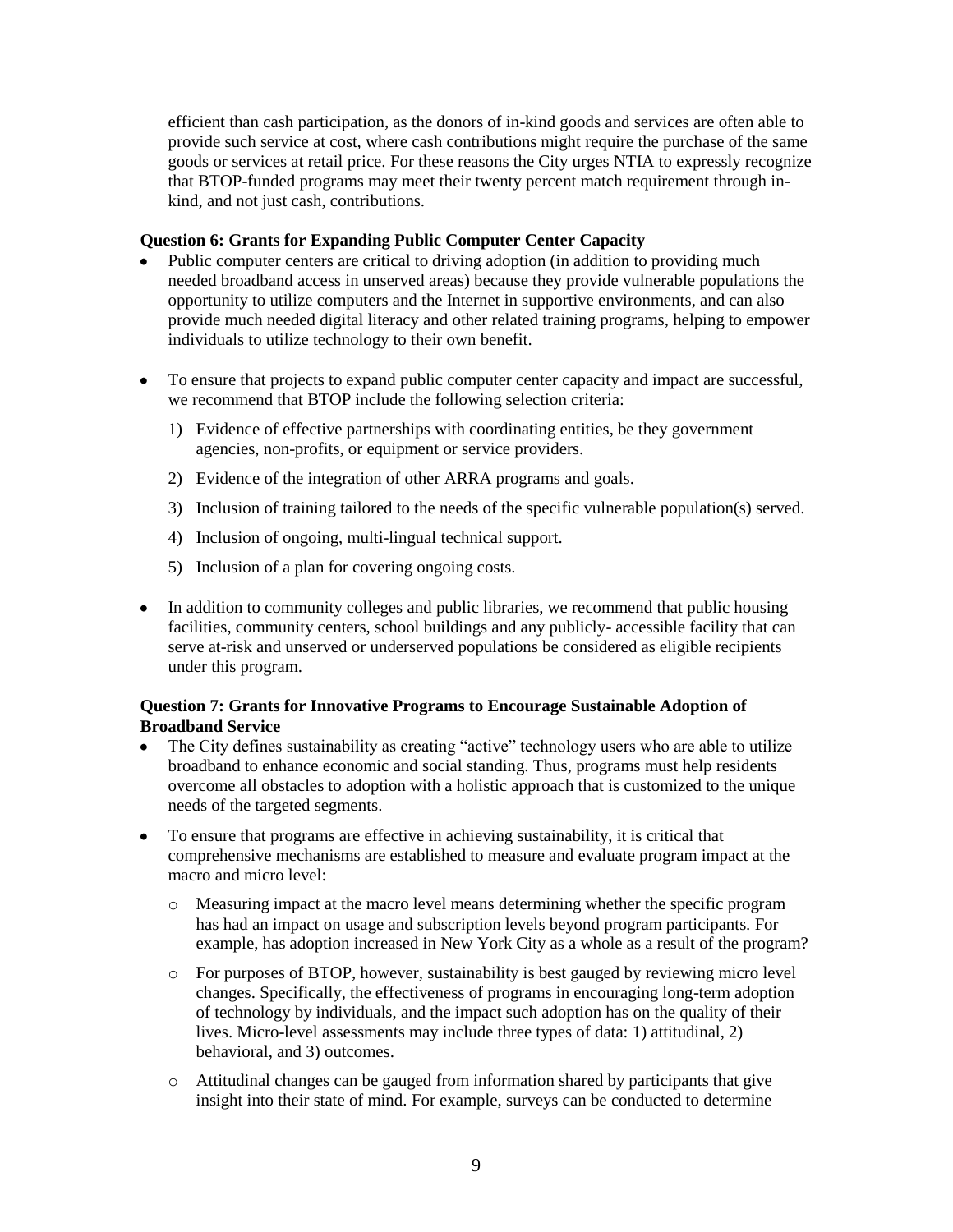participants' attitudes towards technology, including whether they think it is beneficial to them, and their willingness to pay for the technology before and after a program "intervention" is conducted.

- o Behavioral changes can be assessed by tracking participants' activities, such as whether they continue to subscribe to broadband service, how many times they visit specific websites, types of activities they engage in on the specific websites, and time spent on workforce training or educational software programs.
- o Outcomes can include achievement of specific milestones. For example, as a result of services and skills provided in the program, participants may improve their academic standing, be able to successfully complete a GED, obtain specific qualifications or certifications or find employment.
- o NTIA should explicitly state that fund recipients must identify a methodology for measuring these changes over time so that innovative and beneficial programs can be enhanced and replicated in the future.

### **Question 9: Financial Contributions by Grant Applicants**

- The question of what showing should be necessary to demonstrate that a broadband proposal would not have been implemented absent Federal assistance is, of course, not fundamentally different than the question of how the Federal government will ensure, generally, that stimulus funding is not used by recipients to supplant already anticipated spending and, thereby, provide budget relief rather than serve their intended stimulus-related purpose(s).
- Ultimately, the City expects that some combination of self-certification and budgetary audits  $\bullet$ may be required. Of particular importance to the City, however, is that this requirement not be implemented in such a manner as to have a chilling effect on Federal funding of broadband initiatives that may have been long evaluated, contemplated and, even, "planned," but which have not been implemented precisely due to fiscal constraints. Indeed, such initiatives represent precisely the sort of "shovel ready" projects that lie at the heart of achieving the ARRA's core objectives.

### **Question 10: Timely Completion of Proposal Programs**

Given that one of the principal purposes of the ARRA is to provide immediate stimulus to the economy, the City urges the NTIA to prioritize those requests for funding that come from organizations that have demonstrated (1) a thorough analysis of and a sustained involvement in broadband-related programs, (2) a reasoned, data-driven solution to the problems of unserved and underserved populations and (3) a demonstrated record of success in initiatives of similar scope and magnitude.

### **Question 11: Reporting and De-obligation**

- As mentioned above, funded programs should be required to specify performance metrics and a performance management approach. In making grant awards, NTIA could adjust or amend these proposed metrics, which then would be incorporated into the terms and conditions of the grant award.
- Grant recipients that fail to satisfy the performance metrics set forth in the grant award should be given a reasonable opportunity to satisfy them. If the performance metrics in the award terms and conditions are not otherwise amended or cannot be met, NTIA should be empowered to notify the award grantee and enforce the de-obligation of funding. Deobligation should be on the basis of a grantee's inability to satisfy the clearly articulated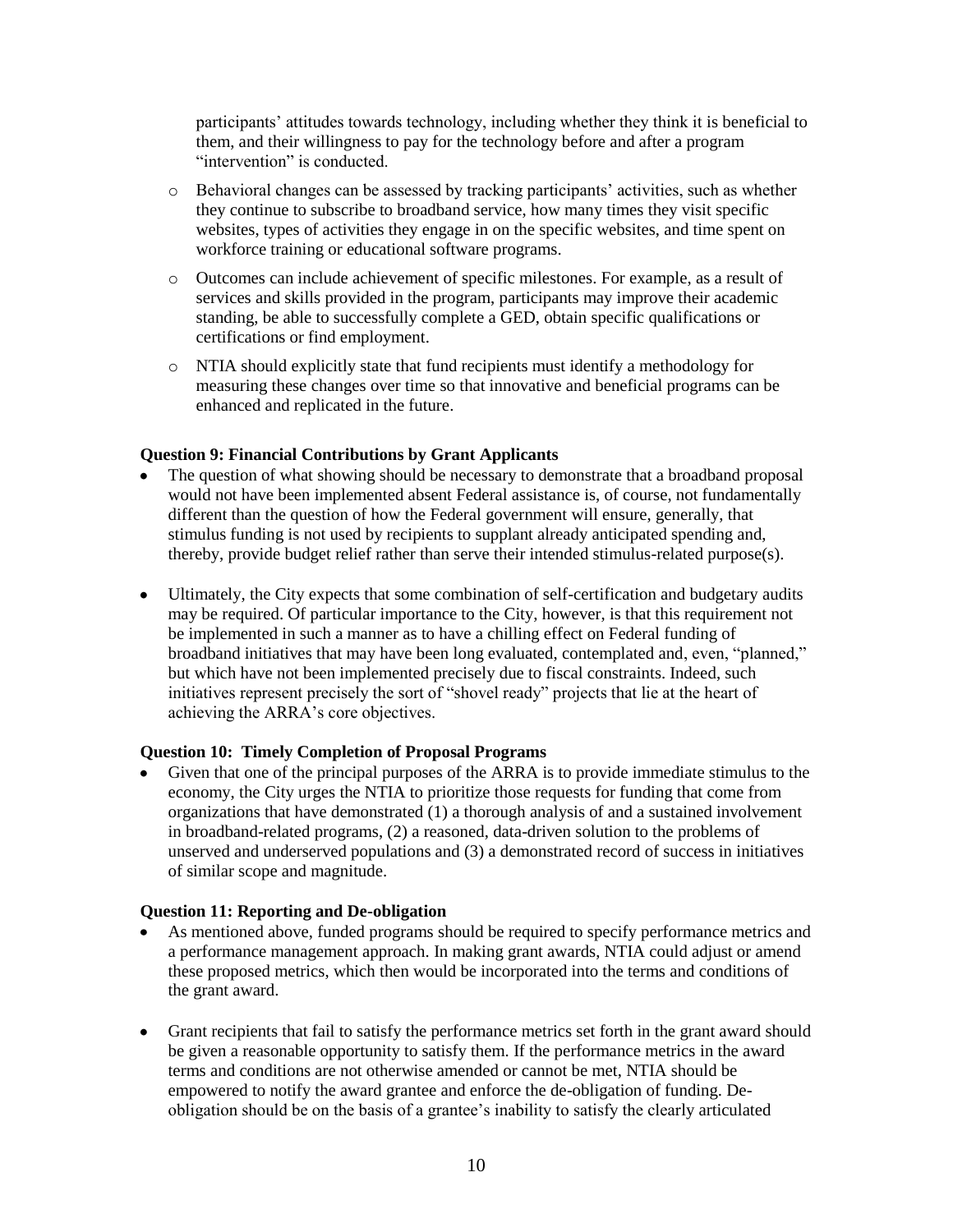performance metrics that were proposed in the grant application, reviewed by NTIA and incorporated into the grant award that is made.

Consistent with other ARRA programs, the City suggests that fund recipients be required to submit to an independent oversight or audit process.

### **Question 13: Definitions**

 $\overline{a}$ 

- The clear intent of the BTOP is not simply to have broadband be available, but to ensure that it is used by all residents. For that reason, in defining the term "underserved area," the City urges NTIA to adopt a definition that primarily focuses on broadband adoption. Defining "underserved" in a manner that does not emphasize broadband use will significantly limit the ability of the BTOP to achieve its goals as expressed by Congress.
- The Recovery Act delineates residential consumers living in two types of areas those that  $\bullet$ are "unserved" and those that are "underserved." "Unserved" is a term that is best understood as covering areas that lack broadband facilities or delivery infrastructure. The fact that the Recovery Act also required the BTOP to address consumers living in "underserved" areas indicates that the term "underserved" must involve more than just a lack of facilities or delivery infrastructure.
- $\bullet$ Based on the City's research and experience, merely building high speed, high capacity infrastructure with sophisticated technologies and applications will do little to solve the underlying broadband problems in this country if the potential users passed by the network lack the resources, ability or motivation to actually use available services. Experts from the public sector,<sup>7</sup> the private sector,<sup>8</sup> and the not-for-profit sector<sup>9</sup> have all emphasized that demand-side impediments to adoption should be considered a principal characteristic of underserved areas.
- Consequently, the City urges NTIA to adopt a definition of "underserved area" that focuses on municipalities, or other political subdivisions or geographic locations, with a significant number of low income residents or members of other vulnerable communities (e.g., disabled or elderly), in light of the significantly lower than average adoption rates among such low income and other vulnerable residents. Such status as an "underserved area" should apply irrespective of whether the relevant area includes physical infrastructure that can theoretically supply broadband service to the population.

 $<sup>7</sup>$  In her comments to the NTIA forum on March 17, 2009 in Las Vegas, Emy Tseng, Director of Digital</sup> Inclusion Programs for the City and County of San Francisco noted that:

<sup>―[</sup>F]or urban areas, especially to address the needs of low income communities in urban areas, there is a real need to define underserved in this…fashion, because major metropolitan areas such as San Francisco, New York, Minneapolis, Seattle have high broadband adoption rates compared to the national data but have also large underserved and low income populations... [with] a larger broadband adoption gap."

Comments of Emy Tseng, BTOP Public Meeting transcript, March 17, 2009.

<sup>&</sup>lt;sup>8</sup> Verizon, in its ex parte filing of April 2, 2009 in the FCC's GN Docket No. 09-40, stated that underserved areas are areas that need to address "demand side" issues, such as lack of computer ownership or computer literacy rather than "supply side" issues. Ex parte filing of Dee May, Vice President, Federal Regulatory, Verizon, GN Docket 09-40, April 2, 2009.

<sup>&</sup>lt;sup>9</sup> Testimony of Dr. Nicole Turner-Lee, Senior Vice President of One Economy Corp. before the Subcommittee on Communications, Technology and the Internet, April 2, 2009.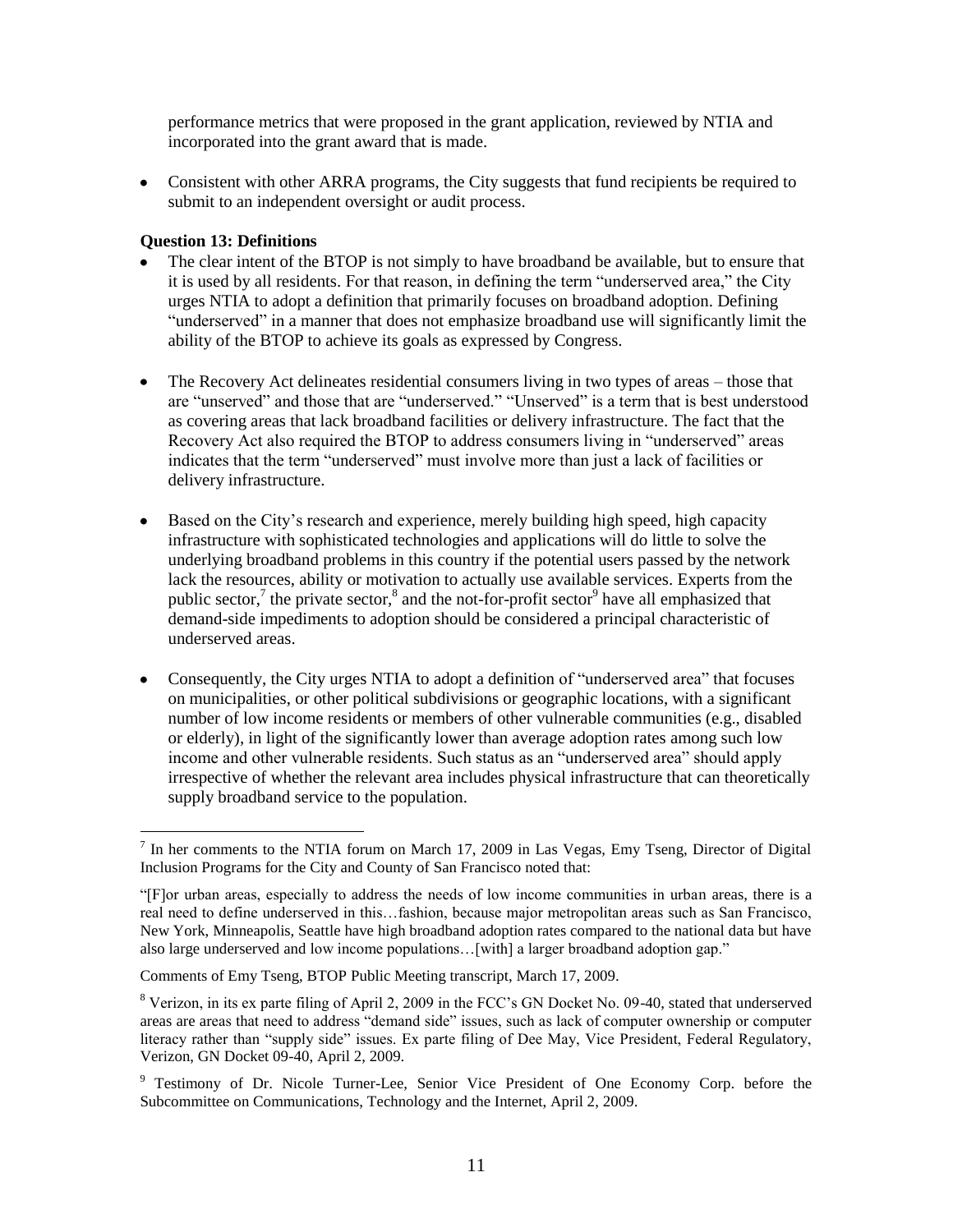### **Question 15: Additional Comments**

 $\bullet$ In no case should the application or grant process be implemented in a manner that would compromise or inhibit any local government's control of the public rights of way. We expect some commenters may urge NTIA to take actions that would "facilitate" access to public rights of way for deployment of cable, antennae or other equipment. Any such action could create public safety and administrative problems for local governments and raise thorny legal issues for all parties. As noted in City of Dallas v. FCC, 165 F. 3d 341, 347-348 (5th Cir., 1999), without express Congressional preemption authority, a federal agency is not lawfully empowered to preempt local control over public rights of way. Congress gave NTIA no such express preemptive rights in connection with any BTOP funded project.

Respectfully submitted,

/s/

### **THE CITY OF NEW YORK**

New York City Department of Information Technology and Telecommunications 75 Park Place,  $9<sup>th</sup>$  Floor New York, NY 10007

Paul J. Cosgrave Commissioner

April 13, 2009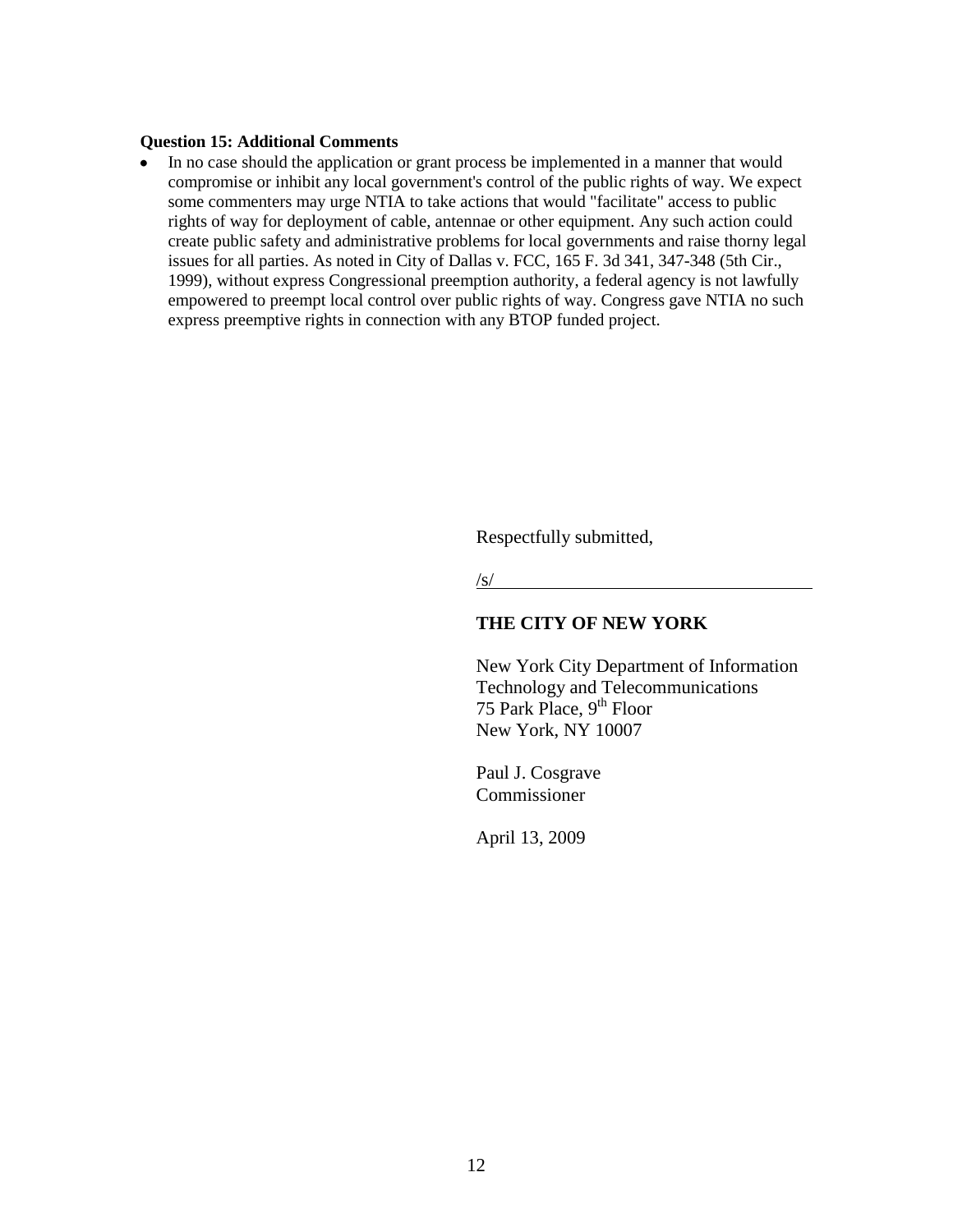**Appendix: City of New York Broadband Needs Assessment Study Highlights of Approach & Key Findings**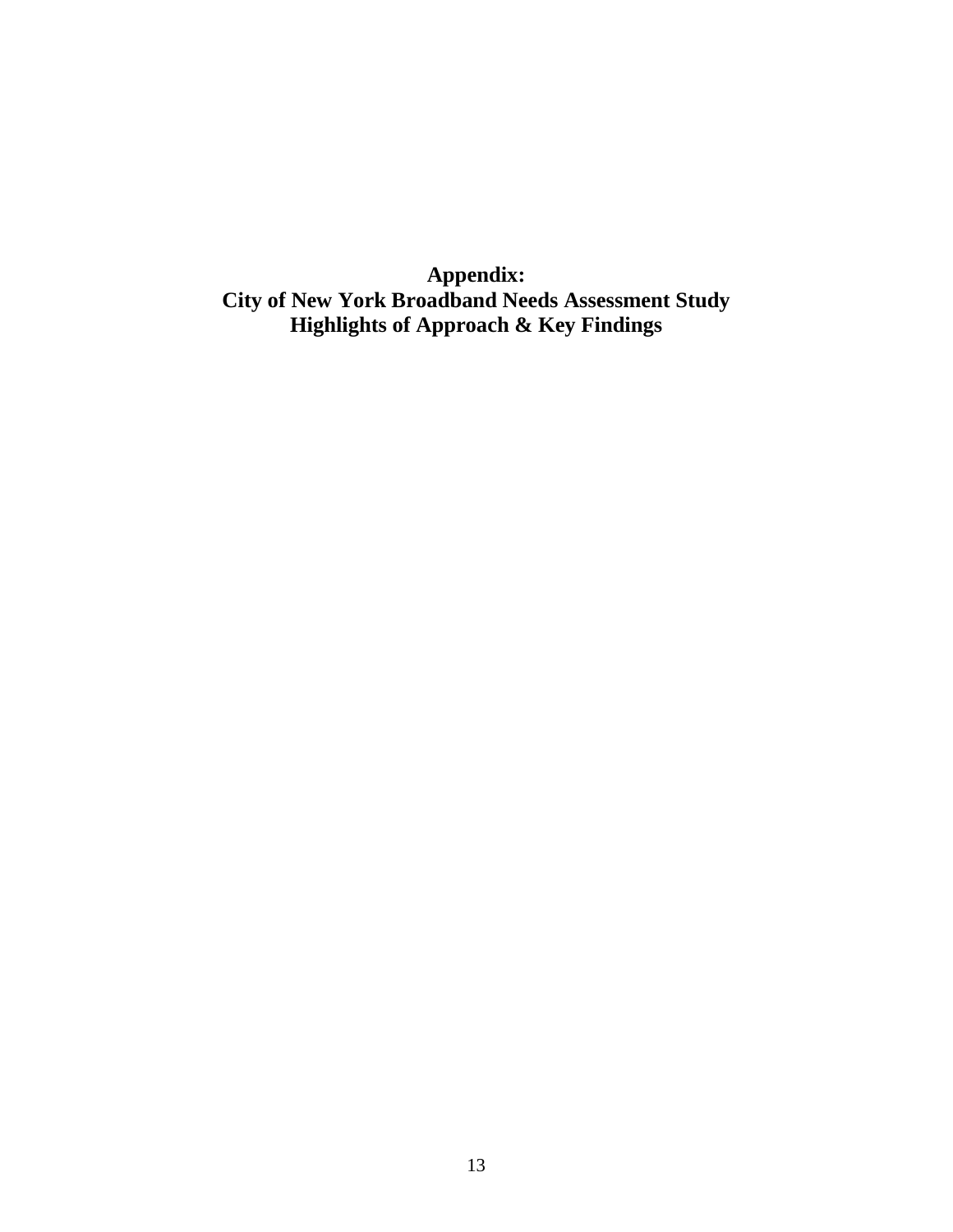# **City of New York Broadband Needs Assessment Study**

*Highlights of Approach & Key Findings*







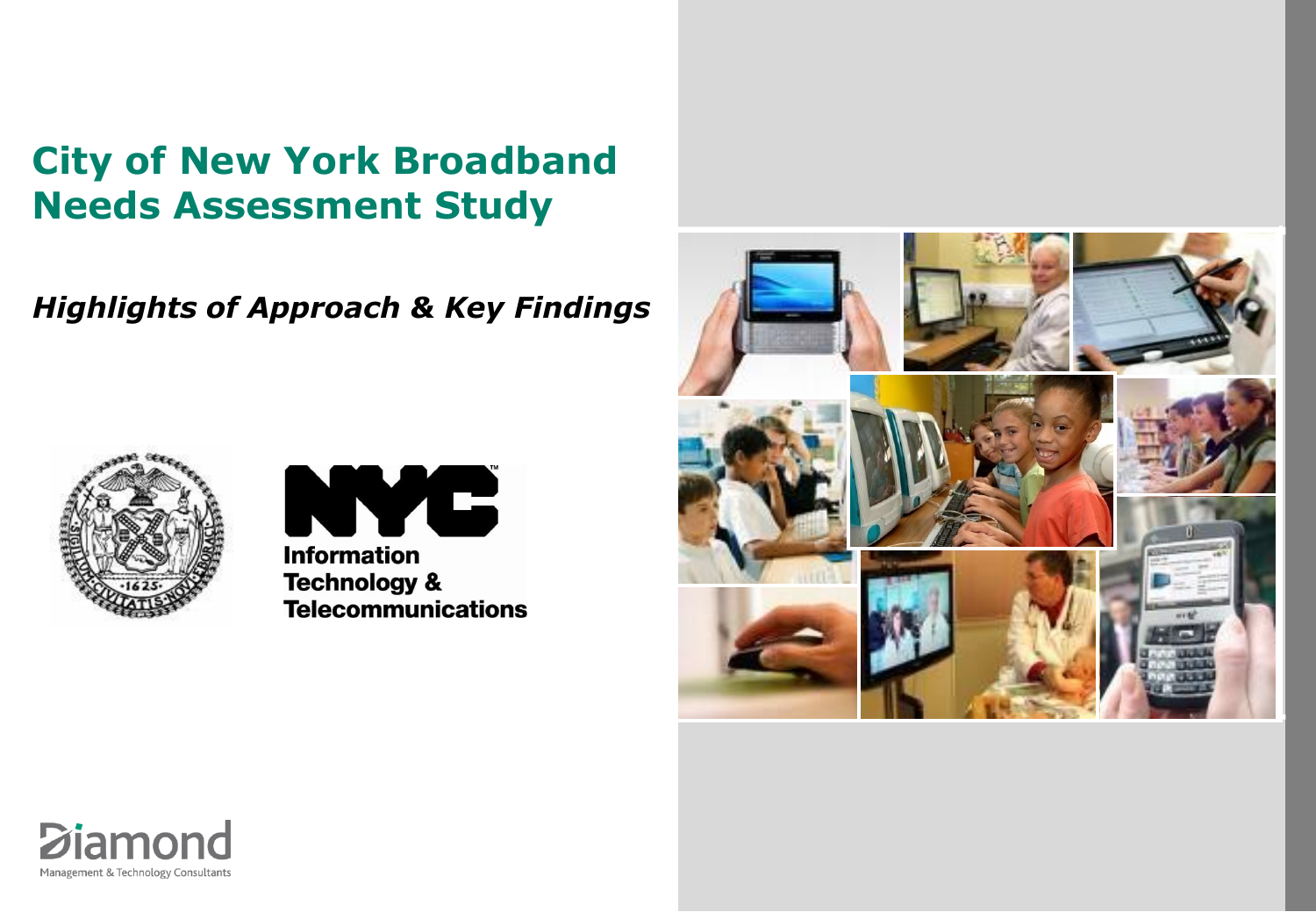# Summary of Needs Assessment Findings

## **Key Findings**

## **1. Broadband for Residents**

Home residential service widely available; low-income residents *adopt* at less than half the rate of middle- and high-income residents

## **2. Broadband for Businesses**

Large businesses well served; service options may be limited in some industrial/manufacturing areas

## **3. Availability of Public Access Centers**

Public technology centers fill critical need, yet many public library branches and City-operated centers in need of connectivity, computers, staff

## **4. Availability of WiFi in Public Spaces**

NYC well covered by WiFi hotspots, but opportunity to expand coverage in public spaces

## **5. Competition in the Marketplace**

NYC has above average provider competition, but can continue to enhance through franchise process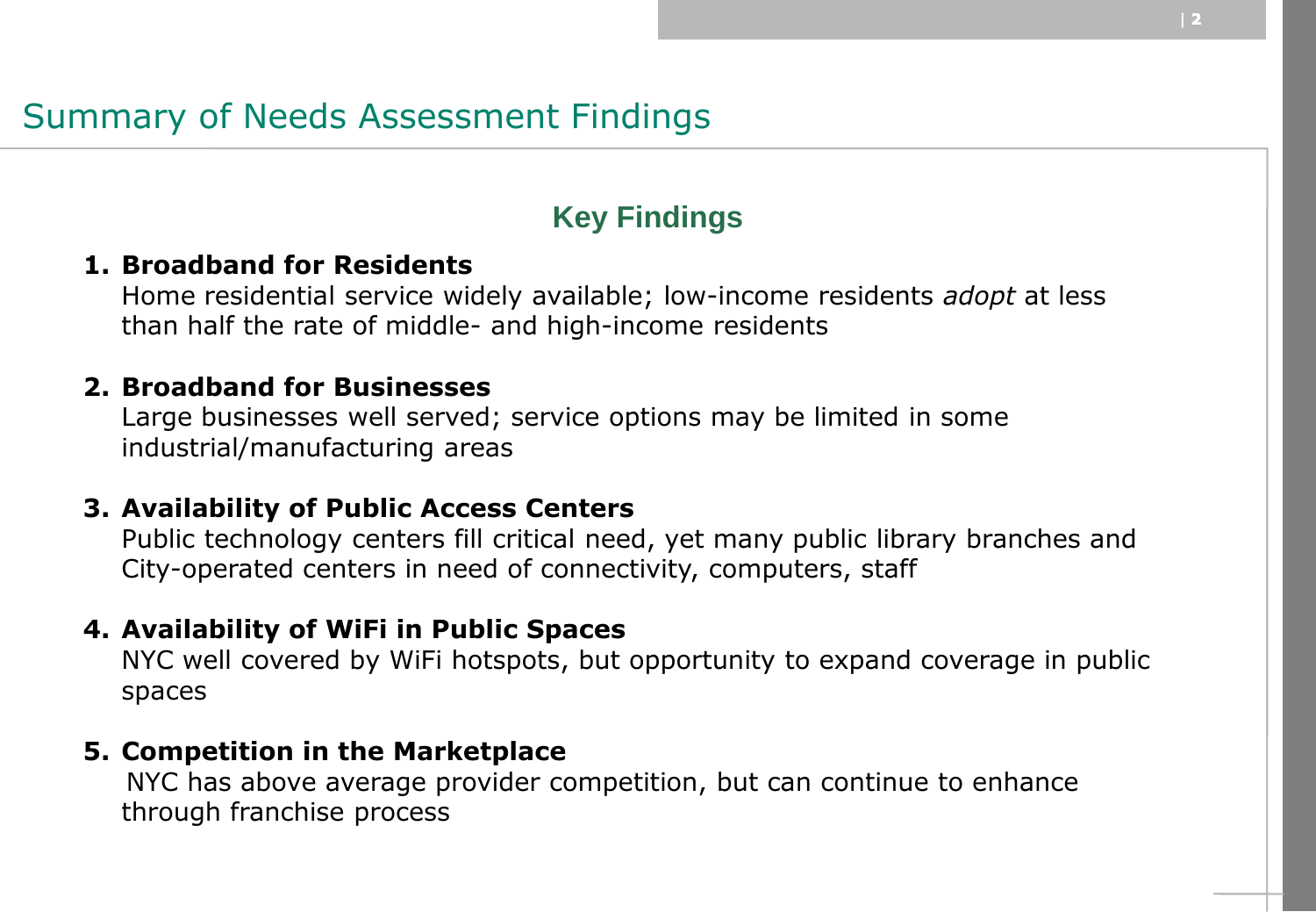## In 2006-07 the City performed a comprehensive broadband study

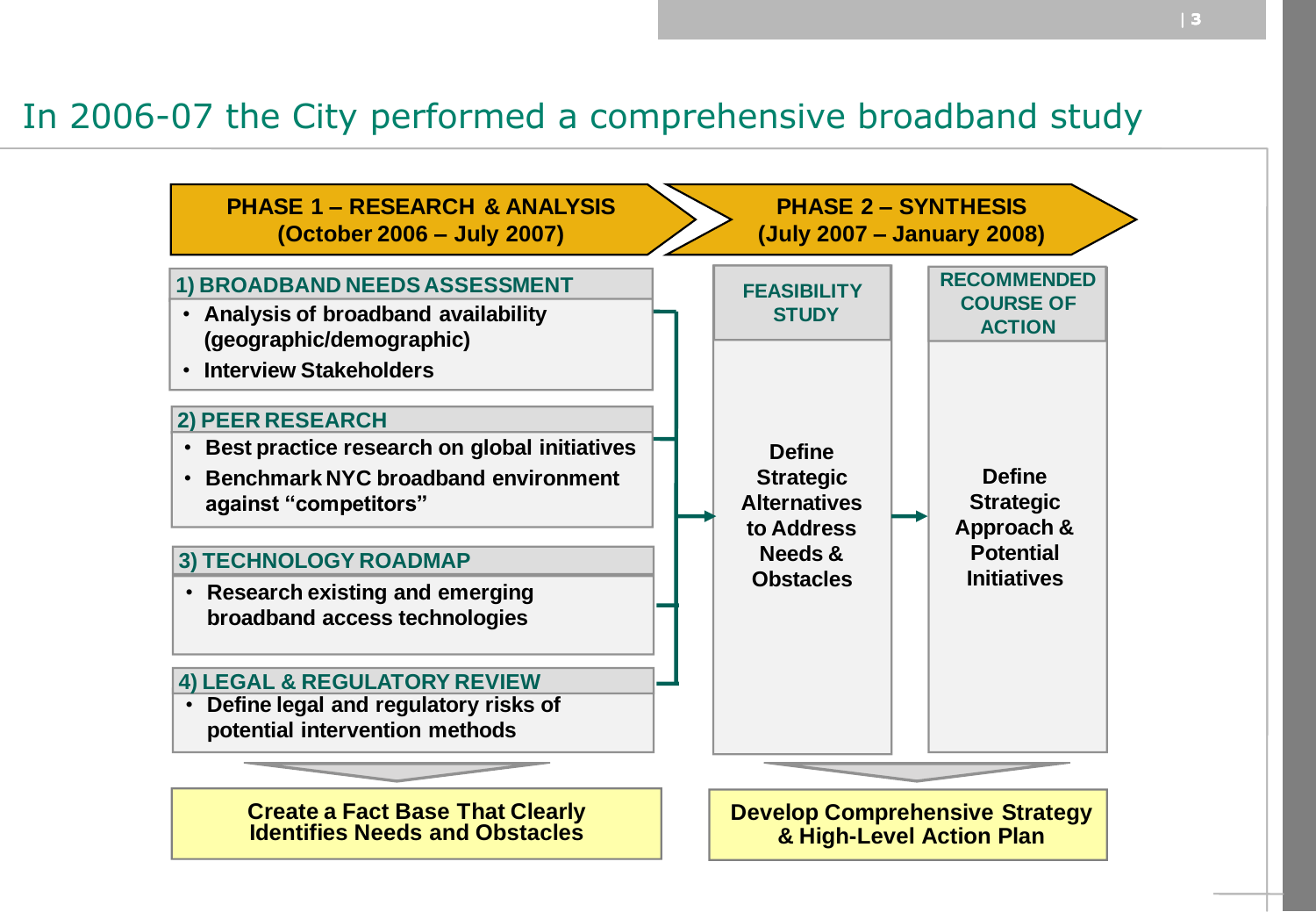# The study carefully assessed supply and demand-side issues in the City's broadband market

A core aspect of the study was a "4 layer" analysis of the current state of NYC"s broadband market

|   | <b>Type of Analysis</b>                                                                           | <b>Data Collected</b>                                                                                                                                    | <b>Source/Method</b>                                                                                                  |
|---|---------------------------------------------------------------------------------------------------|----------------------------------------------------------------------------------------------------------------------------------------------------------|-----------------------------------------------------------------------------------------------------------------------|
|   | š<br>EEDBA<br><b>UNUQ</b><br>匝                                                                    | • Validation of infrastructure<br>and address-level data<br>• Feedback on affordability,<br>customer satisfaction,<br>broadband usage &<br>demand trends | • Community hearings<br>• Phone surveys, mail<br>surveys<br>• Web-based surveys                                       |
| 3 | <b>DEMOGRAPHIC<br/>VIEW</b><br>Median income<br>Industry type<br># of employees<br>Household size | • Residential demographics<br>(e.g. population density,<br>education attainment)<br>• Business demographics                                              | • Census data<br>• 3 <sup>rd</sup> -party data<br>• City data sources                                                 |
|   | VIEW<br>ADDRESS-<br>BASED VIE'                                                                    | • Address-based view of<br>broadband serviceability<br>by connection type;<br>speed, pricing, terms &<br>conditions (random<br>sample)                   | • Data request to<br>service providers<br>• Mining of service<br>providers' and 3rd<br>party aggregators'<br>websites |
|   | <b>INFRASTRUCURE<br/>VIEW</b>                                                                     | • Central office locations,<br>wire center boundaries<br>• Fiber routes & fiber-lit<br>buildings<br>• Cable franchise<br>boundaries<br>• Wi-Fi hotspots  | • Existing City<br>inventories<br>• Data requests to<br>service providers<br>• 3 <sup>rd</sup> -party data            |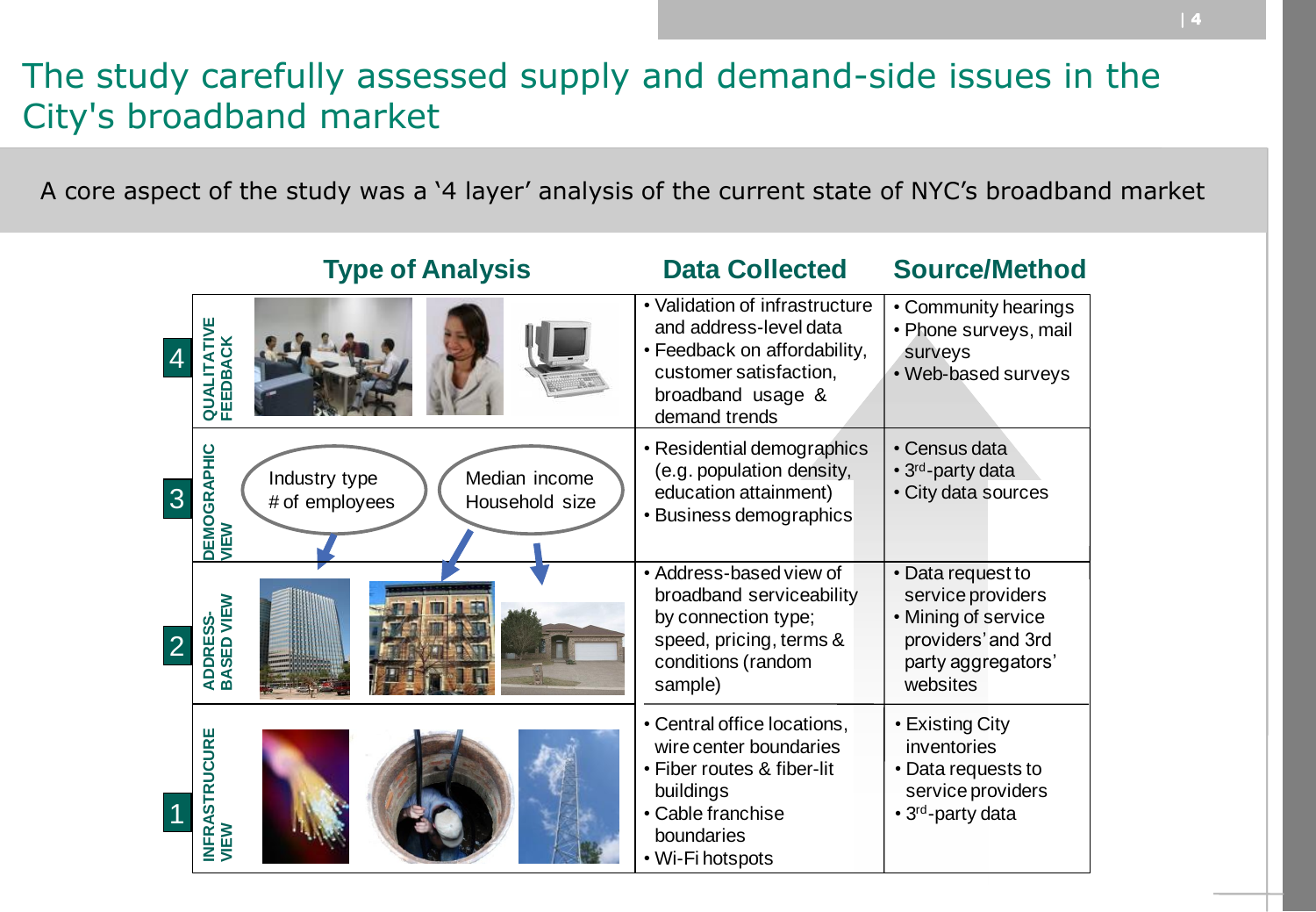# As part of the study, a wide range of City stakeholders were interviewed

| City Agencies /<br>Organizations     | <b>Brooklyn Public Library</b><br><b>City Hall</b><br>City University of New York (CUNY)<br>Mayor's Office of Comprehensive Neighborhood<br>Economic Development (CNED)<br><b>Metropolitan Transit Authority</b><br><b>New York City Council</b><br>NYC Center for Economic Opportunity (CEO)<br>NYC Dept. for the Aging (DFTA)<br>NYC Dept. of City Planning (DCP)<br>NYC Dept. of Education (DOE)                                                                                                                                                                                         | NYC Dept. of Housing Preservation & Development (HPD)<br>NYC Dept. of Information Technology & Telecom (DoITT)<br>NYC Dept. of Parks & Recreation<br>NYC Dept. of Small Business Services (SBS)<br>NYC Dept. of Youth & Community Development (DYCD)<br>NYC Economic Development Corporation (EDC)<br><b>NYC Housing Authority (NYCHA)</b><br><b>NYC Law Department</b><br>NYC & Company<br>New York Public Library (NYPL)<br>Queens Borough Public Library                                                             |
|--------------------------------------|---------------------------------------------------------------------------------------------------------------------------------------------------------------------------------------------------------------------------------------------------------------------------------------------------------------------------------------------------------------------------------------------------------------------------------------------------------------------------------------------------------------------------------------------------------------------------------------------|-------------------------------------------------------------------------------------------------------------------------------------------------------------------------------------------------------------------------------------------------------------------------------------------------------------------------------------------------------------------------------------------------------------------------------------------------------------------------------------------------------------------------|
| Service &<br>Technology<br>Providers | Ambient<br><b>Bway.net</b><br>Cablevision<br><b>Covad Communications</b><br>Crown Castle Solutions Corp.<br><b>Extenet Systems</b><br><b>Mobilitie</b><br><b>Nokia Networks</b><br><b>RCN</b><br><b>Sprint</b>                                                                                                                                                                                                                                                                                                                                                                              | <b>TCC Teleplex</b><br><b>Telkonet / MST</b><br><b>Terabeam / Proxim Wireless</b><br><b>Time Warner Cable</b><br><b>T-Mobile USA</b><br>Towerstream<br><b>Urban Communications Transport</b><br>Verizon<br><b>Verizon Wireless</b><br>Wi-Fi Salon                                                                                                                                                                                                                                                                       |
| Additional<br><b>Stakeholders</b>    | <b>Alliance for Downtown NY</b><br>Andrew Rasiej (FON, MOUSE)<br>Anthony Townsend (Institute for the Future)<br><b>Baruch College School of Public Affairs</b><br>Center for an Urban Future<br>Columbia Institute for Tele-Information (CITI)<br><b>Computers for Youth</b><br><b>Dragonfly Technologies</b><br><b>Empire City Subway</b><br>Hispanic Information & Telecom Network (HITN)<br>Industrial & Technology Assistance Corp. (ITAC)<br>Jewish Community Council of Greater Coney Island<br>Non-Profit Help Desk<br>Jewish Home and Hospital<br><b>Mount Hope Housing Company</b> | New York State Public Service Commission (PSC)<br>Non-Profit Coordinating Committee of New York<br><b>NPower NY</b><br><b>NYCwireless</b><br><b>NYSERNet</b><br><b>Older Adults Technology Services (OATS)</b><br>Partnership for New York City<br>People's Production House (PPH)<br>Per Scholas<br><b>Rudin Management Company</b><br>Securities Industry & Financial Markets Association (SIFMA)<br>South Bronx Overall Economic Development Corp. (SoBro)<br><b>Wireless Harlem Initiative</b><br><b>Wolf Block</b> |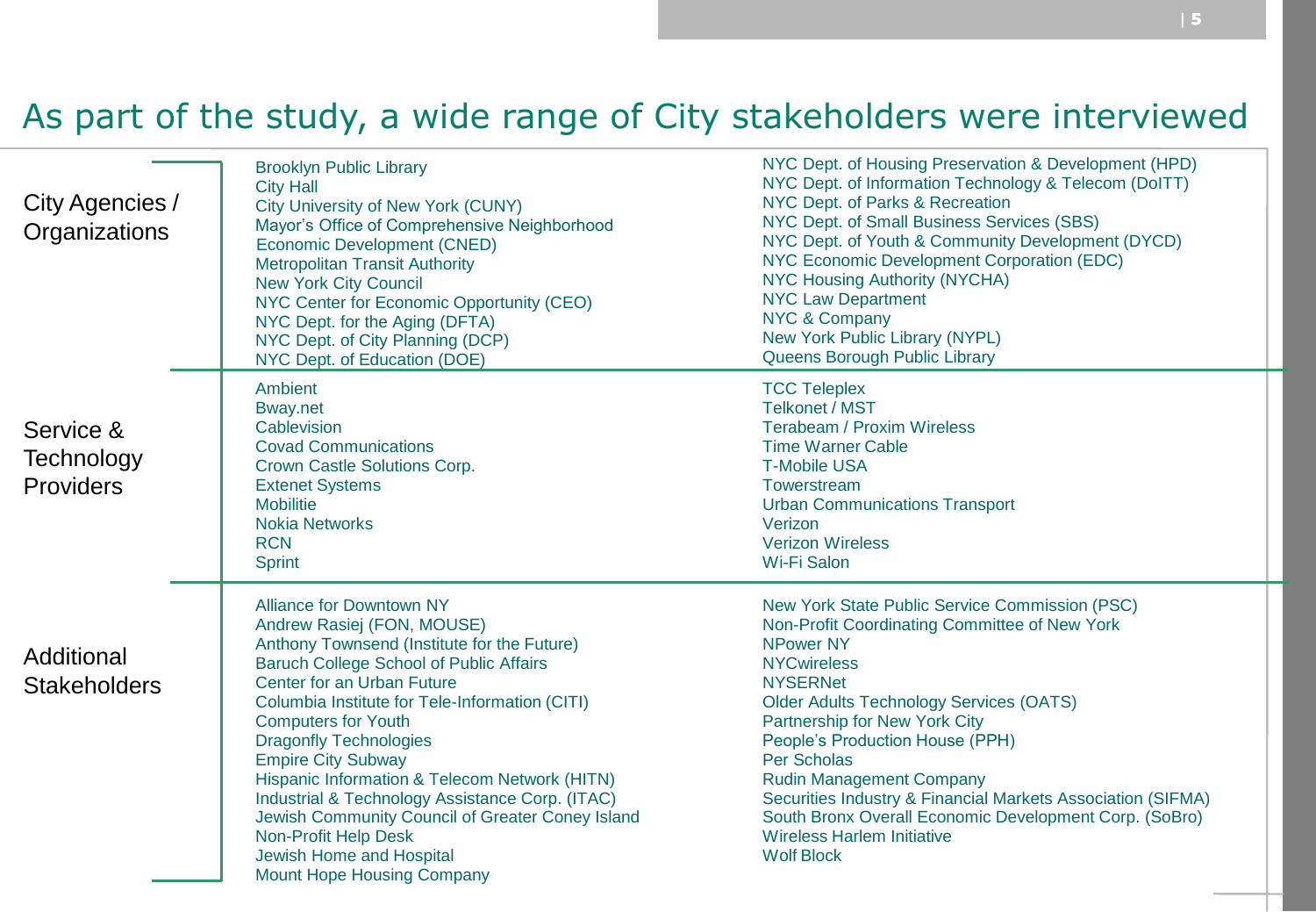# Representatives from other cities / regions and subject matter experts were also interviewed to understand global best practices

| Peer City<br><b>Representatives</b>                | <b>Berkshire Connect</b><br><b>Boston Digital Bridge Foundation</b><br>Brookline, MA<br>Charlie Kaylor (Connect Kentucky)<br>City and County of San Francisco, CA<br>City of Boston, MA<br>City of Chicago, IL                                                                                                                                                                           | City of Grand Rapids, MI<br>City of Miami, FL<br>City of Philadelphia, PA<br>City of Seattle, WA<br><b>Earthlink Municipal Network Division</b><br>Wi-Fi Long Island                                                                                                                                                                                                                                                                             |
|----------------------------------------------------|------------------------------------------------------------------------------------------------------------------------------------------------------------------------------------------------------------------------------------------------------------------------------------------------------------------------------------------------------------------------------------------|--------------------------------------------------------------------------------------------------------------------------------------------------------------------------------------------------------------------------------------------------------------------------------------------------------------------------------------------------------------------------------------------------------------------------------------------------|
| <b>Additional Subject</b><br><b>Matter Experts</b> | Angela McIntee (The MITRE Corporation)<br>Area Development Magazine<br><b>Blair Levin (Stifel Nicolaus)</b><br><b>Bonocore Technology Partners</b><br><b>Business Facility Planning Consultants</b><br><b>CB Richard Ellis Consulting</b><br>ChicagoFIRST<br><b>Current Technologies</b><br>Ed Malecki (Ohio State University)<br>Harris Wiltshire & Grannis<br><b>Intel Corporation</b> | International Center for Advanced Internet Research (iCAIR)<br><b>Microsoft Corporation</b><br>MSTAR (ISP on Utah's UTOPIA network)<br>One Economy<br>Rahul Telang (Carnegie Mellon University)<br>Regional Partnership Council (aka RPCFIRST)<br>Saskia Sassen (Columbia University)<br>Sean Gorman (Fortius One)<br>Sharon Gillett (Formerly of MIT and the Boston Task Force)<br>Tony Grubesic (Indiana University)<br><b>Tropos Networks</b> |

*Diamond also conducted interviews to gain a better understanding of broadband and digital inclusion initiatives in other cities / regions and consulted numerous subject matter experts.*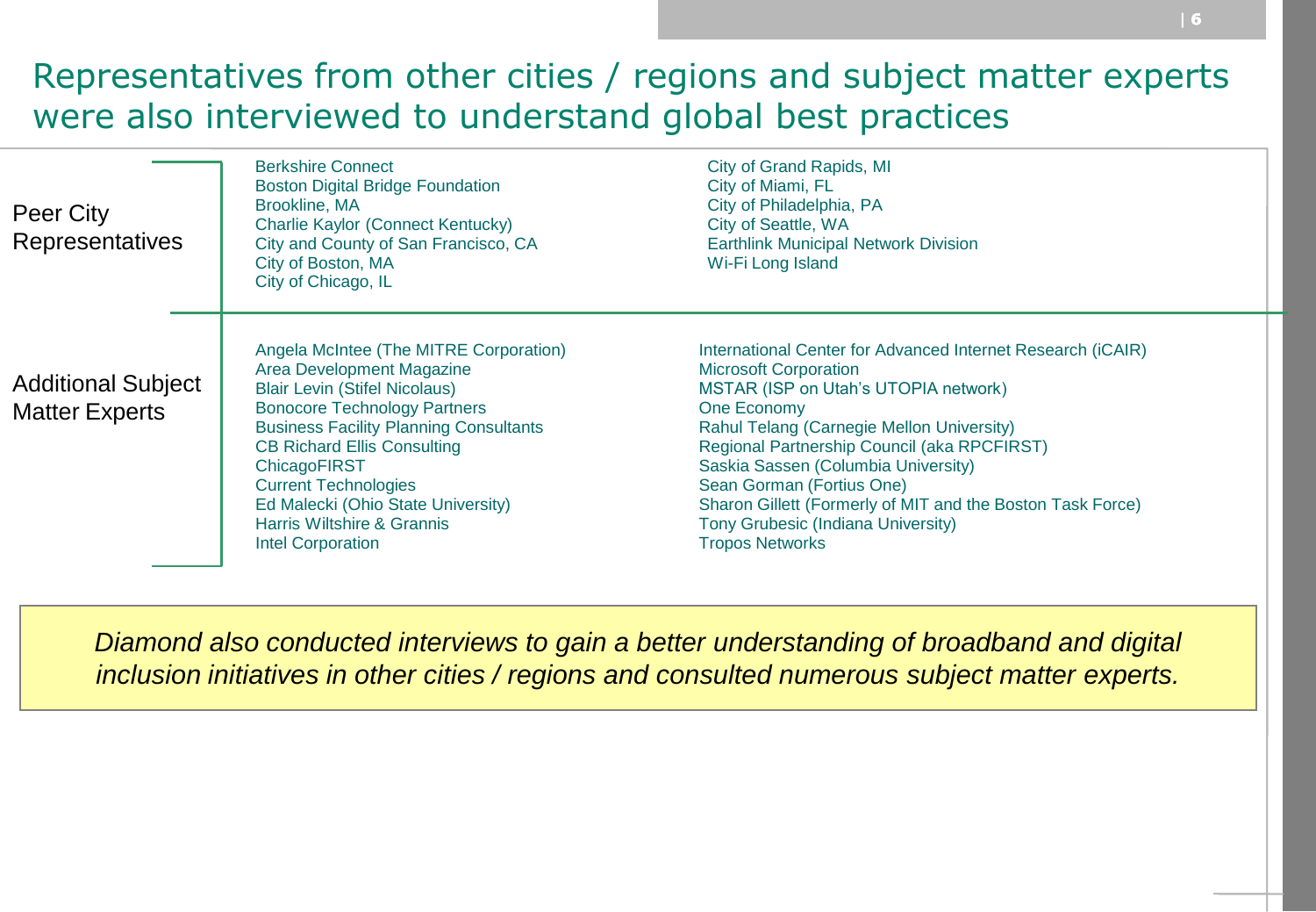As a baseline, the City purchased broadband and computer penetration data to understand adoption across the 5 boroughs

|                                | <b>NYC Comparative Computer &amp; Internet Penetration Data</b> |                            |                |                         |                                          |  |  |  |
|--------------------------------|-----------------------------------------------------------------|----------------------------|----------------|-------------------------|------------------------------------------|--|--|--|
|                                | <b>Computer</b><br><b>Ownership</b>                             | <b>Internet</b><br>at home | DSL at<br>home | <b>Cable</b><br>at home | <b>Broadband</b><br>at home <sup>1</sup> |  |  |  |
| <b>All</b><br><b>Boroughs</b>  | $\cdot 67.3\%$                                                  | •61.8%                     | $\cdot$ 22.7%  | $\cdot$ 23.7%           | $\cdot$ 45.6%                            |  |  |  |
| <b>Bronx</b>                   | •57.9%                                                          | $\cdot$ 54.8%              | $\cdot$ 21.6%  | $\cdot$ 17.2%           | •37.8%                                   |  |  |  |
| <b>Brooklyn</b>                | •65.2%                                                          | $\cdot$ 57.0%              | $\cdot$ 21.2%  | $\cdot$ 20.3%           | $\cdot$ 40.6%                            |  |  |  |
| <b>Manhattan</b>               | $\cdot$ 71.0%                                                   | $\cdot$ 68.4%              | $\cdot$ 24.7%  | $\cdot$ 31.0%           | •55.4%                                   |  |  |  |
| <b>Queens</b>                  | $\cdot$ 71.1%                                                   | $\cdot$ 64.3%              | $\cdot$ 22.7%  | $\cdot$ 23.7%           | $\cdot$ 45.0%                            |  |  |  |
| <b>Staten</b><br><b>Island</b> | $.72.0\%$                                                       | $\cdot$ 69.7%              | $\cdot$ 25.9%  | $\cdot$ 32.0%           | •56.8%                                   |  |  |  |
| <b>National<sup>2</sup></b>    | •68.4%                                                          | •66.9%                     | $\cdot$ 17.2%  | $\cdot$ 19.2%           | $\cdot$ 36.0%                            |  |  |  |

*Source:* Scarborough Research New York R1 2007. Data collected through a mail-based survey conducted between March 2006 and February 2007; results represent 4,407 New York City respondents.

*Notes:* <sup>1</sup>Broadband at home is defined as an aggregate of DSL or cable connection. <sup>2</sup> National Data from Scarborough USA+ R1 2006 (February 2005- March 2006), 211,468 respondents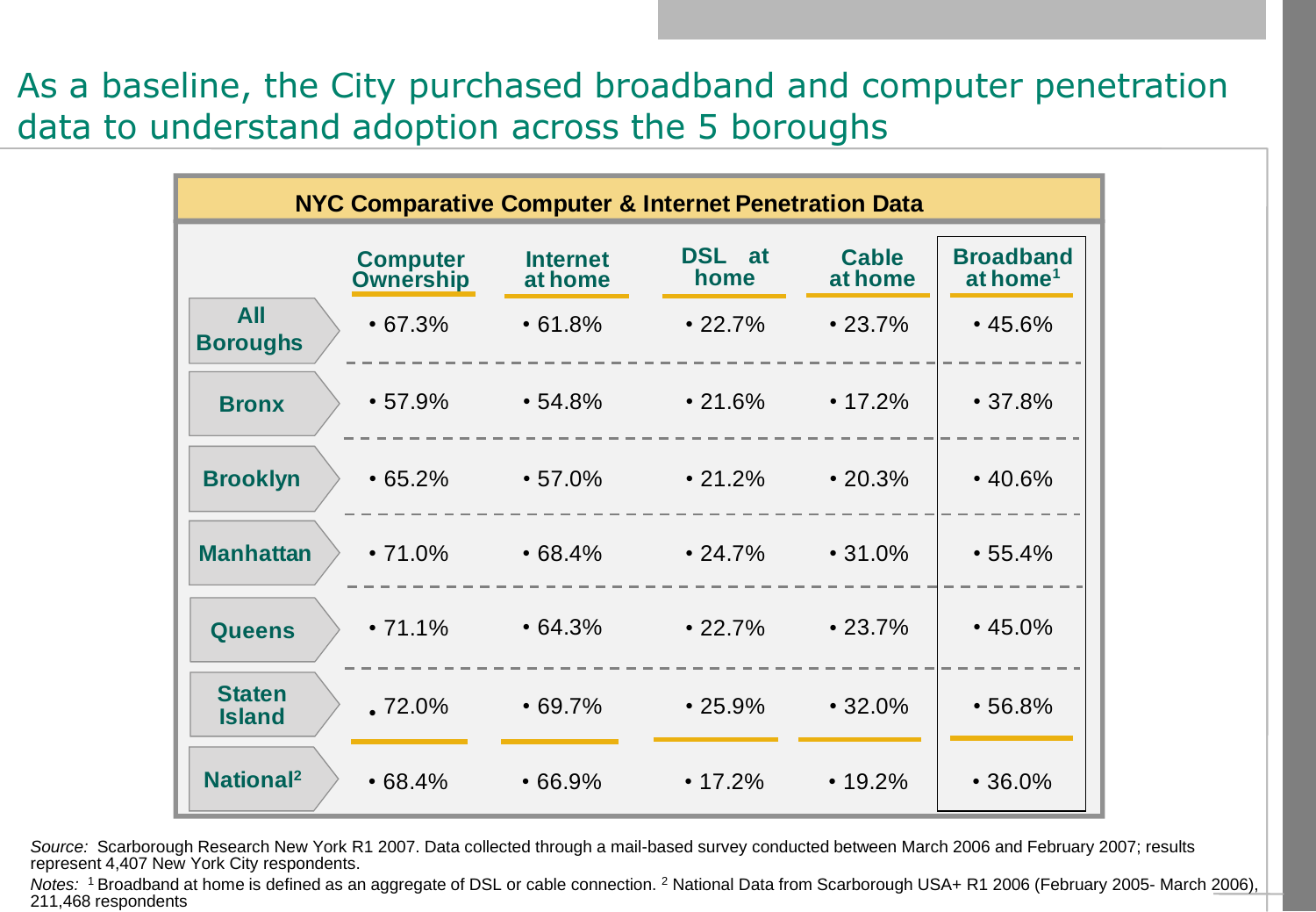## This baseline data was analyzed to determine variations in adoption across demographic groups in the City

|                           |                             | <b>Broadband</b>   | <b>Computer</b>  |
|---------------------------|-----------------------------|--------------------|------------------|
|                           | <b>Internet Penetration</b> | <b>Penetration</b> | <b>Ownership</b> |
| Total (5 boroughs)        | 58.4%                       | 40.7%              | 63.4%            |
| $<$ \$25K                 | 30.6%                       | 19.7%              | 37.6%            |
| \$25-\$35K                | 40.6%                       | 28.1%              | 47.2%            |
| \$35-\$50K                | 50.5%                       | 33.7%              | 55.4%            |
| \$50-\$75K                | 64.4%                       | 45.9%              | 71.2%            |
| $$75K+$                   | 79.8%                       | 56.9%              | 82.6%            |
| <b>Age 18-24</b>          | 74.6%                       | 57.0%              | 80.6%            |
| <b>Age 25-34</b>          | 69.6%                       | 47.1%              | 72.4%            |
| <b>Age 35-44</b>          | 63.8%                       | 47.6%              | 65.9%            |
| <b>Age 45-54</b>          | 63.2%                       | 41.9%              | 68.0%            |
| Age 55-64                 | 47.9%                       | 31.0%              | 56.7%            |
| Less than HS grad         | 29.4%                       | 20.3%              | 38.0%            |
| HS grad or less           | 41.2%                       | 28.8%              | 47.8%            |
| College grad +            | 83.6%                       | 58.4%              | 85.4%            |
| Any post grad             | 86.9%                       | 61.4%              | 88.4%            |
| <b>Employed full-time</b> | 71.5%                       | 48.9%              | 74.3%            |
| <b>Employed part-time</b> | 56.2%                       | 41.6%              | 64.0%            |
| Not employed              | 44.2%                       | 30.8%              | 50.7%            |

*Source:* Scarborough Research New York R2 2006. Data collected through a mail-based survey conducted between September 2005 and August 2006. Results represent a total of 4,256 New York City respondents.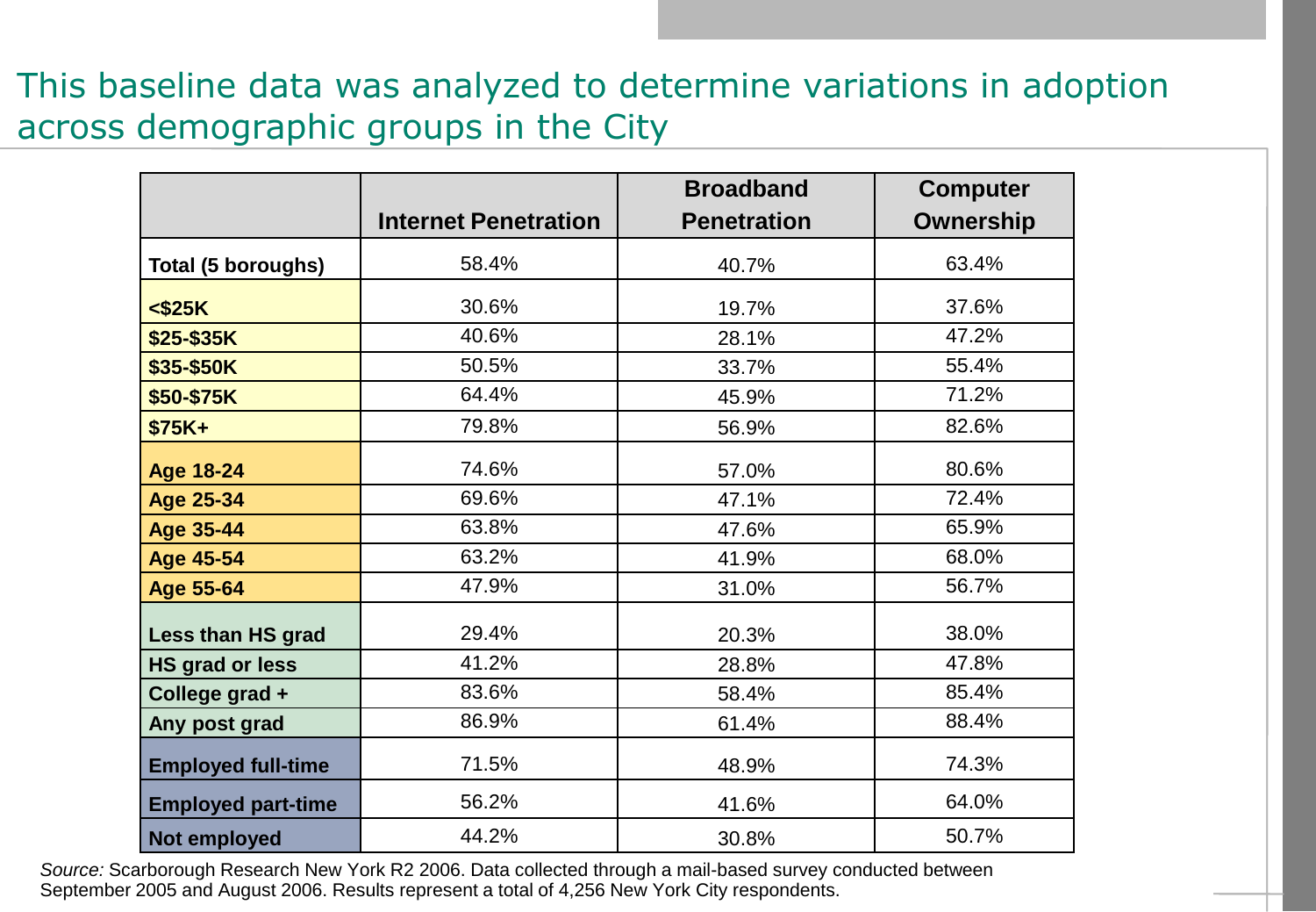# In effort to better understand these variations in adoption, the City conducted two major citizen surveys

## *1. New York City Housing Authority (NYCHA) Residents<sup>1</sup>*

- A statistically significant mail-based survey of 6,700 NYCHA households (197 developments across the 5 boroughs)
- Survey evaluated public housing residents' attitude towards technology and potential obstacles to broadband adoption, including availability and affordability of service, value perception, technology literacy, computer ownership, etc.
- The study also evaluated residents' usage of public access centers, including NYCHA's community centers, and level of satisfaction with available services and

## *2. Public Library Patrons*

- Survey of public library patrons at the City's three public library systems – the New York, Brooklyn and Queens Borough Public Libraries
- Survey explored why patrons came to the libraries to use computers and to access the Internet, whether they had alternate access to computers and the Internet (e.g., at home, work, etc.), and if not, why that was the case
- The study also evaluated patrons' usage of public library computer centers and Internet access, including frequency/intensity of use, participation in training programs, etc.

Note: 1The New York City Housing Authority (NYCHA) provides affordable housing for low- and moderate-income residents throughout the five boroughs of New York City. NYCHA is the largest public housing authority in North America with a conventional housing program that includes 177,976 (as of December 2, 2008) apartments in 340 developments throughout the City.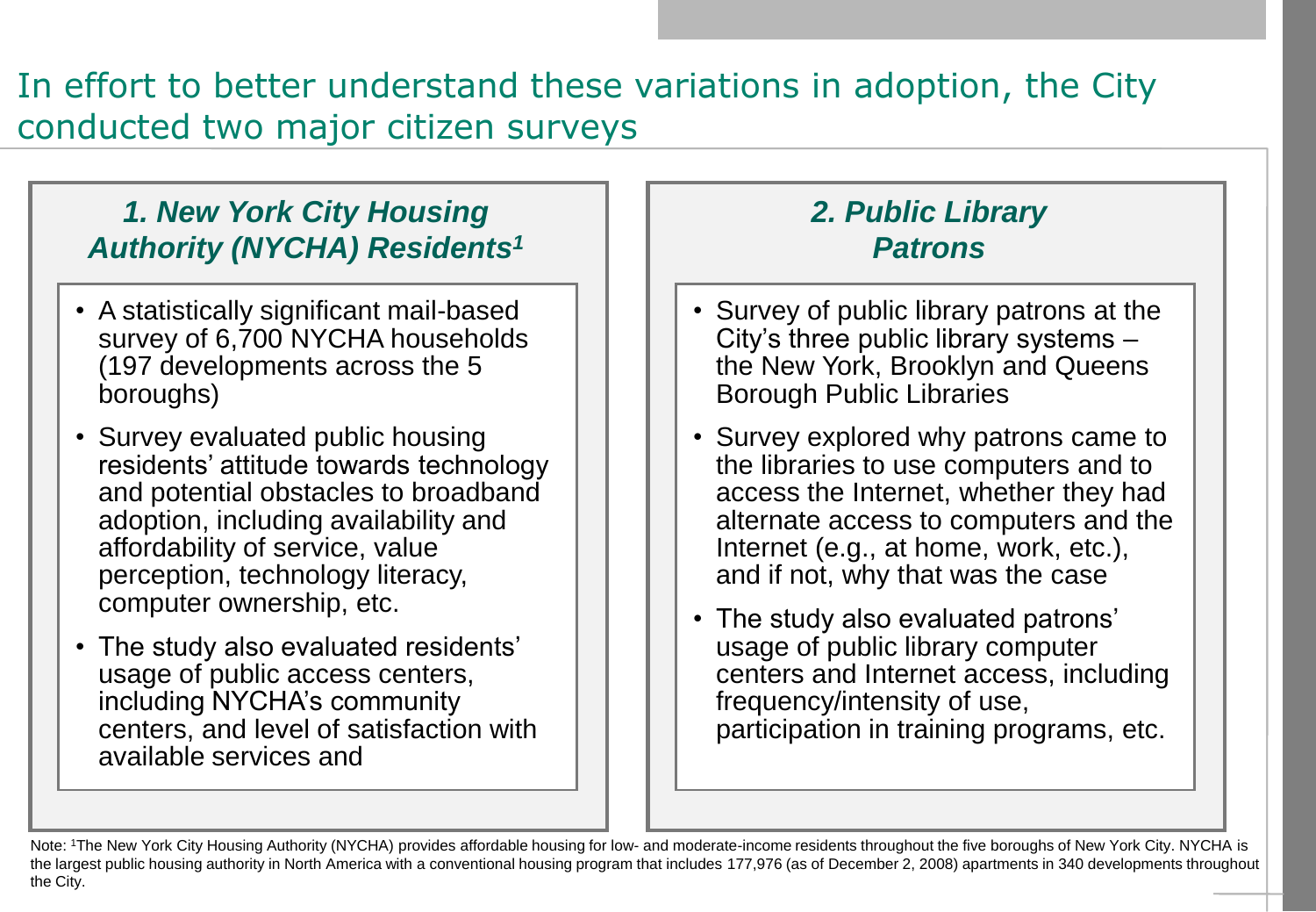# Overview of the New York City Housing Authority (NYCHA) Survey

## Primary Objectives

- 1. Determine Internet and broadband penetration rates for NYCHA residents
- 2. Identify main obstacles to Internet/ broadband adoption
- 3. Assess NYCHA residents" computer and Internet technology literacy
- 4. Gauge demand for computer technology and Internet training
- 5. Evaluate usage levels for NYCHA computer facilities and training programs

## *Methodology*

- Paper survey mailed to 6,700 NYCHA households (197 developments across the 5 boroughs)
- Survey was translated into 4 languages English, Spanish, Simplified Chinese and Russian
- Survey instructions requested head of household to complete the survey
- 1,140 "valid" survey responses meaning there is 95% certainty that the results are within 3%  $(+/-)$  of the result for the entire population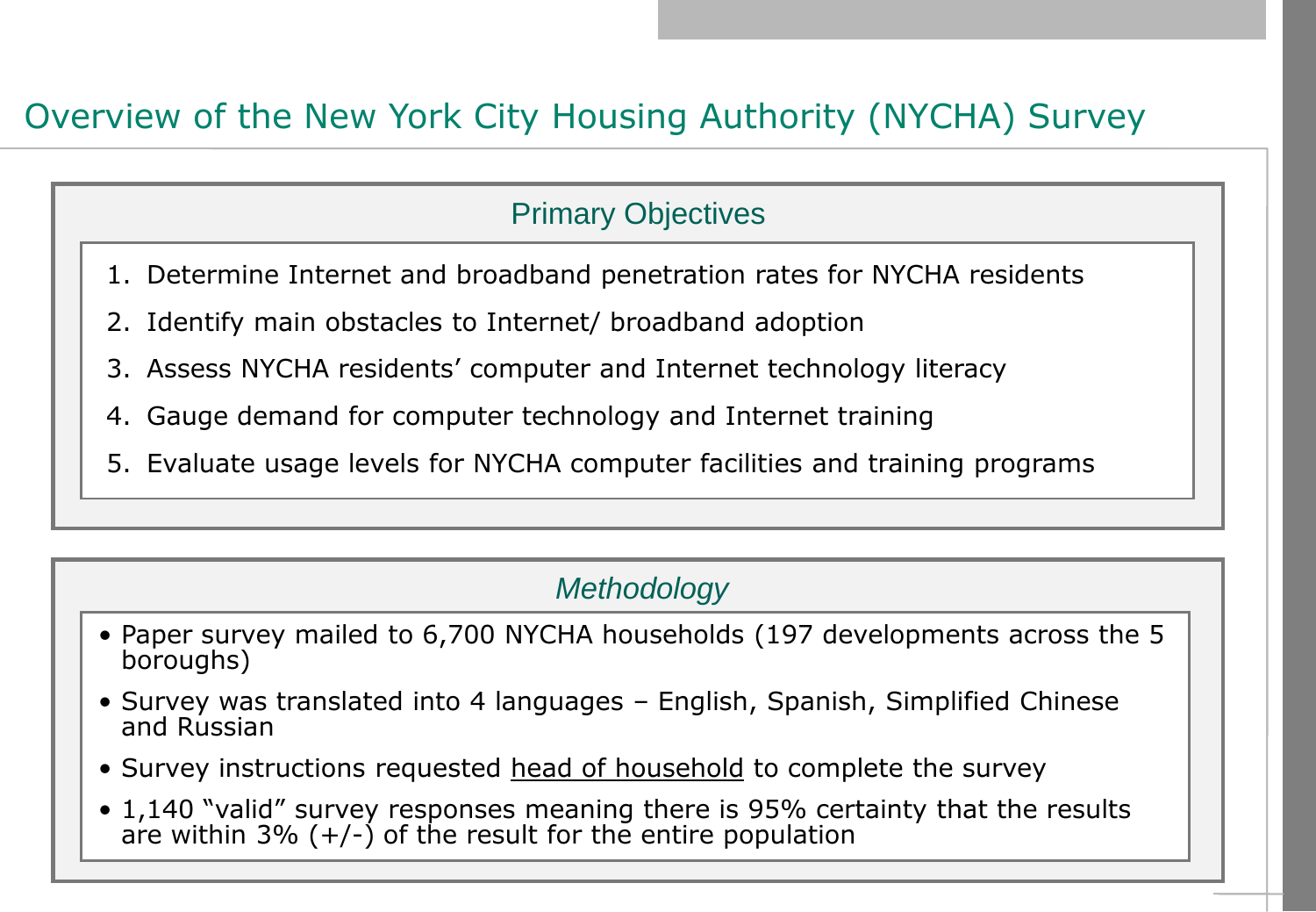## Major Takeaways from NYCHA Survey<sup>1</sup>

- Households headed by older residents (age 50+) are the most at risk
	- Nearly 70% of households headed by residents aged 50-64, and more than 90% of households headed by residents aged 65+ do not have Internet access at home
- Major obstacles are affordability of computer hardware and Internet service
	- Older residents are more likely to cite lack of computer ownership as barrier
	- Younger residents are more likely to cite cost of Internet access
- Respondents expressed relatively strong interest in training, particularly on computer use, Microsoft Office, and how to access the Internet
	- Strongest interest in training on how to use a computer is by older residents (age 50+) without Internet access at home
- However, only a small percentage of residents is participating in NYCHA computer training programs

*Notes:* Paper survey mailed to 6,700 NYCHA households (197 developments across the 5 boroughs). Survey was translated into 4 languages – English, Spanish, Simplified Chinese and Russian and requested the head of household to complete the survey. Received 1,140 "valid" survey responses meaning there is 95% certainty that the results are within  $3\%$  (+/-) of the result for the entire NYCHA population.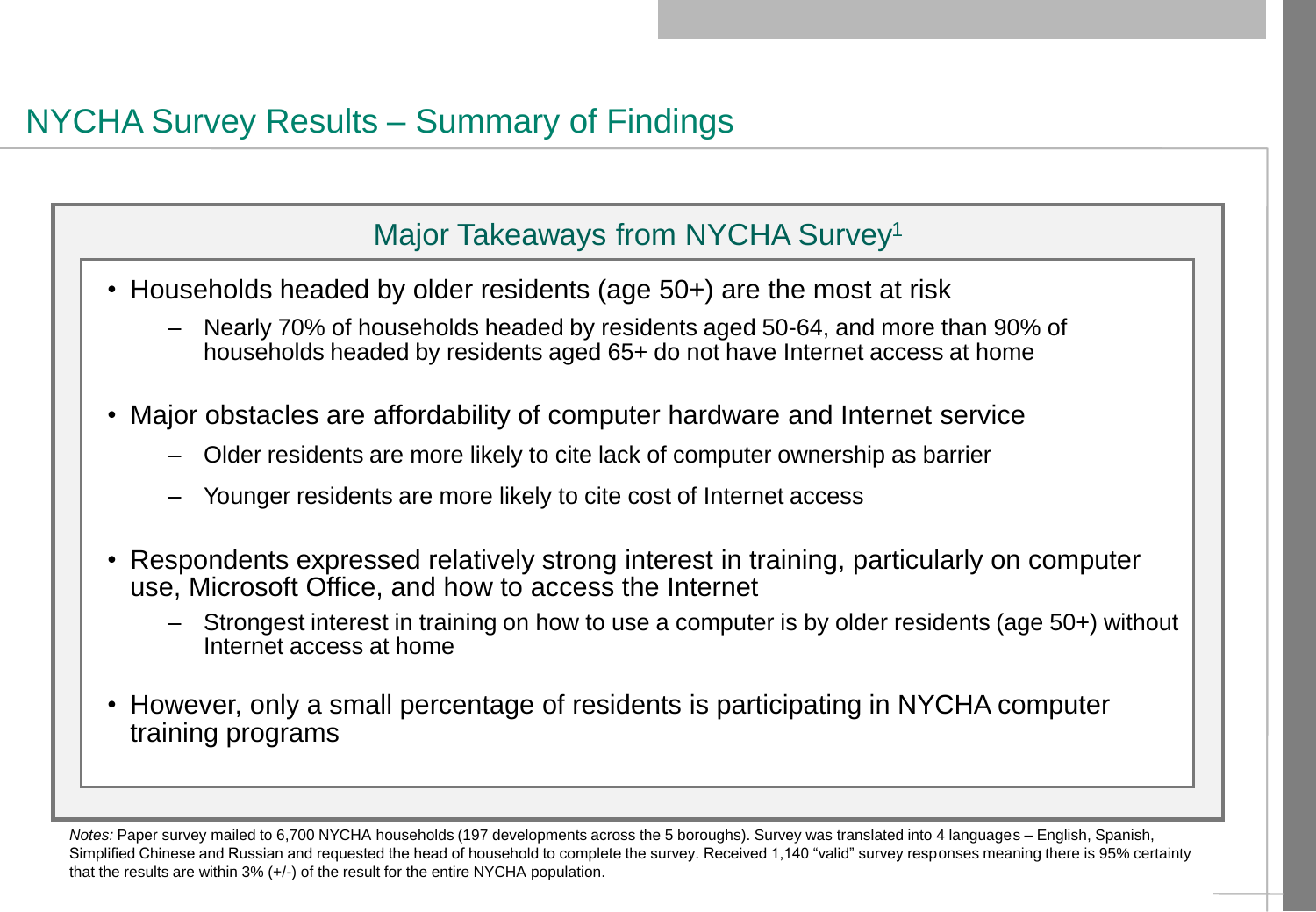# NYCHA Survey Findings - Internet and Broadband Penetration Rates

- 30.9% of NYCHA households have an Internet connection at home *(Q1)*
- Only 26% of households have broadband Internet service *(Q2)*
- Broadband penetration rates for younger NYCHA households are equivalent to the national average
- Broadband penetration rates for older NYCHA households (age 50+) are relatively low
	- Lower than national rates for same age groups
	- NYCHA households 65+ are 12 times less likely to have broadband than NYCHA households age 18-29 and age 30-49

1) NYCHA Broadband Penetration Rates Compared to National **Studies** 

|                         | <b>NYCHA</b> | Leichtman | Pew <sub>2</sub> |
|-------------------------|--------------|-----------|------------------|
| <b>Overall</b>          |              |           |                  |
| Total population        | 26%          | 53%       | 47%              |
| Aqe                     |              |           |                  |
| 18-29                   | 61%          | N/A       | 63%              |
| $30-49$                 | 60%          | N/A       | 59%              |
| 50-64                   | 24%          | N/A       | 40%              |
| 65+                     | 5%           | N/A       | 15%              |
| <b>Household Income</b> |              |           |                  |
| Under \$30K             | N/A          | 29%       | 30%              |
| \$30K-\$50K             | N/A          | 47%       | 46%              |
| \$50K-\$75K             | N/A          | 58%       | 58%              |
| Over \$75K              | N/A          | 76%       | 76%              |

Sources: 1) "Broadband Across the US." Leichtman Research Group, Inc. May 2007. 2) Home Broadband Adoption 2007, Pew Internet & American Life Project, June 2007.

## 2) Type of Internet Access at Home by Age Group (Q1 & Q2)

| <b>Age Group</b>     | <b>Dial Up</b> | <b>Broadband</b> | No Internet/<br><b>Don't Know</b> | <b>Total</b><br><b>Respondents</b> |
|----------------------|----------------|------------------|-----------------------------------|------------------------------------|
| < 18                 | 0.0%           | 0.0%             | 100.0%                            | 3                                  |
| 18-29                | 7.6%           | 60.6%            | 31.8%                             | 66                                 |
| $30 - 49$            | 8.1%           | 60.0%            | 31.9%                             | 260                                |
| 50-64                | 5.0%           | 24.1%            | 71.0%                             | 303                                |
| $>64$                | 2.2%           | 5.0%             | 92.8%                             | 403                                |
| <b>Not Mentioned</b> | 3.0%           | 5.9%             | 91.1%                             | 101                                |
| <b>Total</b>         | 4.7%           | 26.0%            | 69.4%                             | 1136                               |

*Internet penetration rates for NYCHA residents are low compared to national studies; households headed by older residents (50+) are particularly at risk*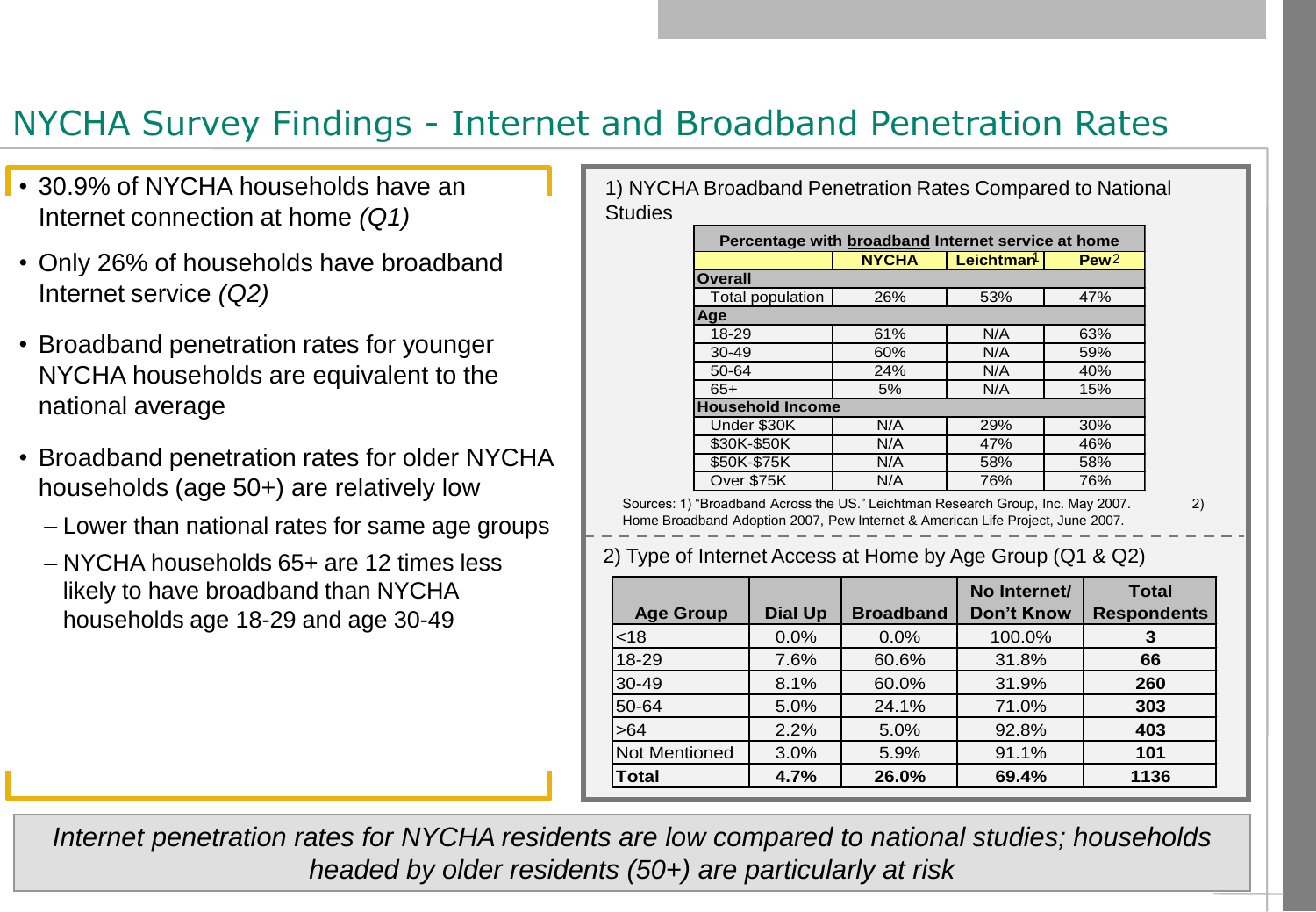# NYCHA Survey Findings - Barriers to Internet Adoption

- Affordability issues are primary obstacles to Internet adoption *(Q8)*
	- 82.8% of respondents cited lack of computer ownership as primary reason for not having home Internet service
	- 4.7% of respondents without access stated Internet service is too expensive
- Only 3.2% of respondents without access stated they did not want Internet service at home *(Q8)*
- Lack of service availability does not appear to be a major problem, but survey data is inconclusive *(Q8)*

1) If you Do NOT have Internet access in your home, please select the statement which best describes why. (Q8) *[Respondents without Internet access]*

|                          |              |           |           |         |       | <b>Not</b>       | Total              |
|--------------------------|--------------|-----------|-----------|---------|-------|------------------|--------------------|
| Reason                   | < 18         | $18 - 29$ | $30 - 49$ | 50-64   | >64   | <b>Mentioned</b> | <b>Respondents</b> |
| Do not have a            |              |           |           |         |       |                  |                    |
| computer                 | 100%         | 68.4%     | 73.7%     | 79.5%   | 88.4% | 77.3%            | 82.8%              |
| Do not want Internet     |              |           |           |         |       |                  |                    |
| access                   | $0.0\%$      | $0.0\%$   | 3.5%      | 2.5%    | 3.6%  | 4.5%             | 3.2%               |
| Internet is too          |              |           |           |         |       |                  |                    |
| expensive                | 0.0%         | 15.8%     | 7.0%      | 6.8%    | 2.2%  | 4.5%             | 4.7%               |
|                          |              |           |           |         |       |                  |                    |
| Internet service is not  |              |           |           |         |       |                  |                    |
| available in my area     | 0.0%         | 5.3%      | 1.8%      | $0.0\%$ | 0.0%  | 0.0%             | 0.4%               |
|                          |              |           |           |         |       |                  |                    |
| Access Internet at job   | 0.0%         | 5.3%      | 0.0%      | 0.6%    | 0.0%  | 0.0%             | 0.4%               |
| Access internet at       |              |           |           |         |       |                  |                    |
| library                  | 0.0%         | 0.0%      | 7.0%      | 2.5%    | 0.0%  | 2.3%             | 1.6%               |
| Access Internet at       |              |           |           |         |       |                  |                    |
| Community/Senior         |              |           |           |         |       |                  |                    |
| Center                   | 0.0%         | 5.3%      | $0.0\%$   | $0.0\%$ | 0.0%  | 0.0%             | 0.2%               |
| Other                    | 0.0%         | 0.0%      | 7.0%      | 8.1%    | 5.8%  | 11.4%            | 6.8%               |
| Total (%)                | 100%         | 100%      | 100%      | 100%    | 100%  | 100%             | 100%               |
| <b>Total Respondents</b> | $\mathbf{2}$ | 19        | 57        | 161     | 276   | 44               | 559                |
|                          |              |           |           |         |       |                  |                    |

*Inability to afford a computer and/or Internet service are primary obstacles to home Internet access*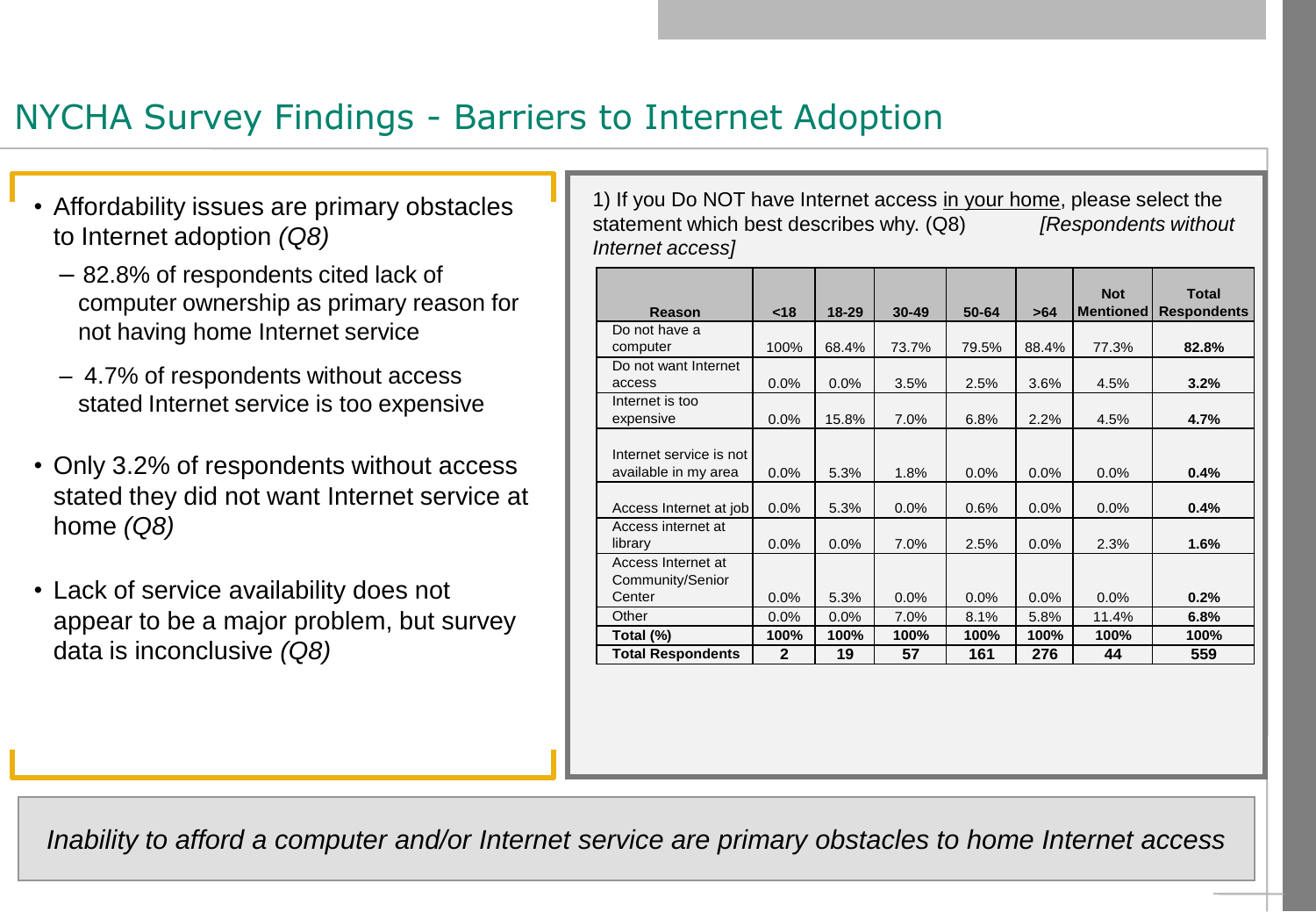# NYCHA Survey Findings - Use of "Alternative Access" Points

- Many NYCHA residents are without regular Internet access *(Q10)*
	- 79% of respondents without home Internet service did not use an alternative access point in past 30 days
	- Older respondents without home Internet access are most likely to not have used an alternative access point in past 30 days (76% respondents age 50-64; 84.7% respondents age 65+)
- Use of NYCHA computer facilities is limited *(Q10)*
	- Only 2.6% of all respondents used a NYCHA Community Center/ Senior Center in the past 30 days

1) At what places, other than in your home, have you accessed the Internet in the past 30 days? (Q10) *[All respondents]*

|                             |                      | <b>Respondents</b> |                    |
|-----------------------------|----------------------|--------------------|--------------------|
|                             | <b>Respondents</b>   | <b>Without</b>     | <b>All</b>         |
| <b>Access Point</b>         | <b>With Internet</b> | <b>Internet</b>    | <b>Respondents</b> |
| <b>NYCHA Community</b>      |                      |                    |                    |
| <b>Center/Senior Center</b> | 3.5%                 | 2.0%               | 2.6%               |
| At Work                     | 39.4%                | 4.2%               | 16.8%              |
| <b>Public Library</b>       | 19.7%                | 10.9%              | 13.8%              |
| School/Local Community      |                      |                    |                    |
| Center                      | 15.5%                | 2.2%               | 6.8%               |
| Free "W-Fi" Hotspot         | 4.2%                 | 0.7%               | 2.1%               |
| Paid "Wi-Fi" hotspot        | 0.3%                 | 0.7%               | 0.6%               |
| None                        | 41.3%                | 79.0%              | 65.6%              |
| Other                       | 6.8%                 | 8.2%               | 7.5%               |

*A large percentage of NYCHA residents are without regular Internet access, particularly older residents (50+)*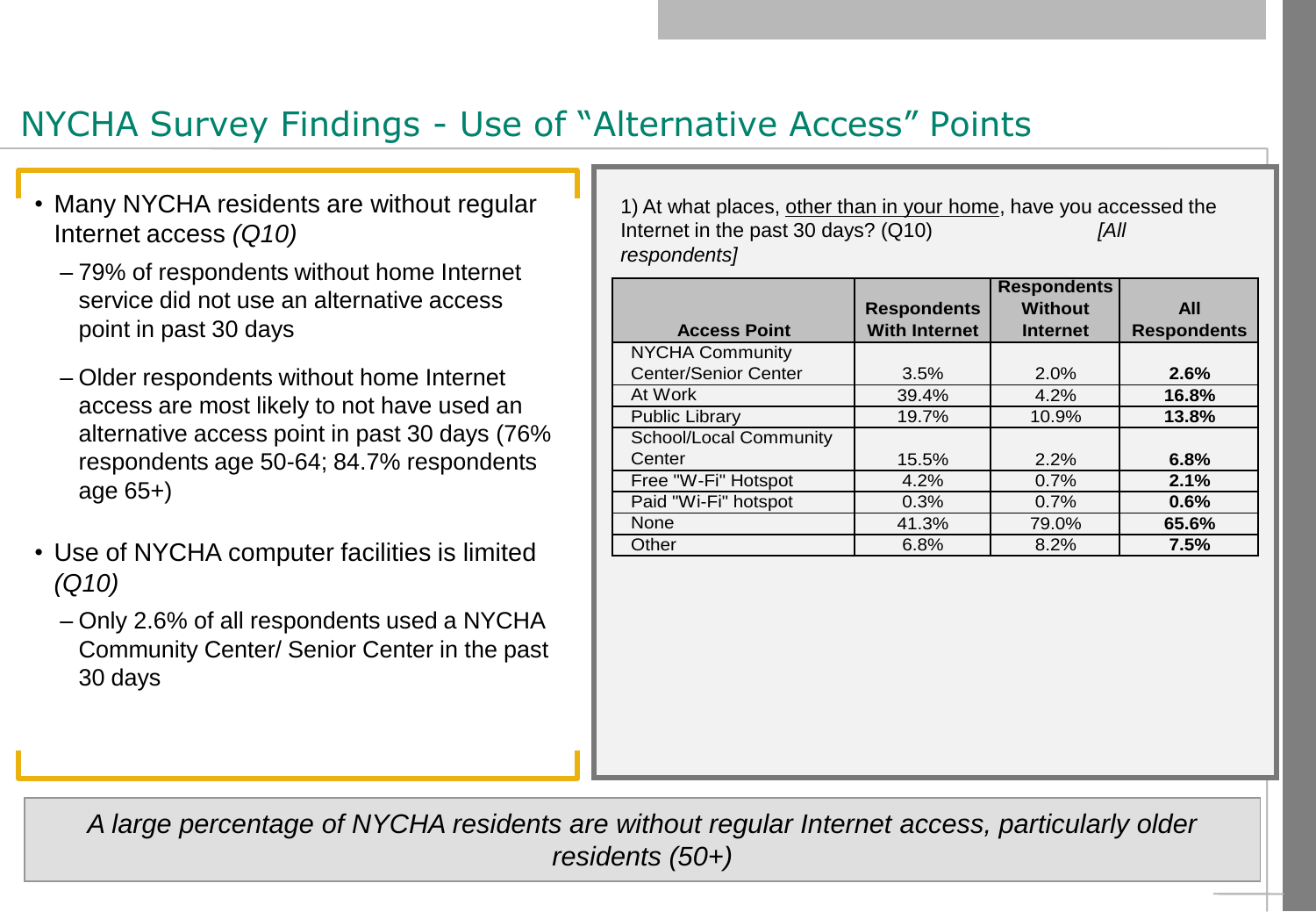## NYCHA Survey Findings - Satisfaction with Computer Skills and Interest in Training

- Many residents without home Internet access believe they lack computer skills *(Q15)*
	- Only 14.5% of those *without* home Internet service were either "very" or "somewhat" satisfied with their skills
	- Compared to 81.7% of respondents *with* home service
- Greatest demand for training is on how to use a computer *(Q16)*
	- Training on how to use a computer received 22.3% of all responses
	- Highest interest was by those aged 65+ without Internet access, receiving 39.1% of this group's responses

1) How satisfied are you with your own computer skills (Q15) *[All respondents]*

| <b>Satisfaction Level</b>  | <b>With Internet</b> | Without Internet I | <b>All Respondents</b> |
|----------------------------|----------------------|--------------------|------------------------|
| Very Satisfied             | 31.9%                | 3.0%               | 14.5%                  |
| Somewhat Satisfied         | 49.8%                | 11.5%              | 26.5%                  |
| Somewhat Unsatisfied       | 15.5%                | 11.3%              | 13.0%                  |
| Very Unsatisfied           | 2.8%                 | 11.7%              | 8.2%                   |
| N/A - No Interest in Using |                      |                    |                        |
| Computer                   | $0.0\%$              | 62.6%              | 37.8%                  |

2) What types of computer training would you attend at a NYCHA community or Senior Center? (Q16) *[All responses]*

| <b>Technology</b>      |         |           |           |       |       | <b>Not</b> |       |
|------------------------|---------|-----------|-----------|-------|-------|------------|-------|
| <b>Training</b>        | < 18    | $18 - 29$ | $30 - 49$ | 50-64 | >64   | mentioned  | Total |
| Use computer           | 0.0%    | 13.0%     | 15.5%     | 23.4% | 35.1% | 21.6%      | 22.3% |
| Access Internet        | $0.0\%$ | 12.0%     | 14.4%     | 16.2% | 21.5% | 17.7%      | 16.4% |
| Job Searching          | 0.0%    | 10.9%     | 12.3%     | 8.4%  | 4.1%  | 11.8%      | 9.2%  |
| Microsoft Office       | 0.0%    | 28.3%     | 25.9%     | 21.3% | 11.2% | 17.7%      | 21.1% |
| Photo technology       |         |           |           |       |       |            |       |
| programs               | 0.0%    | 27.2%     | 23.8%     | 19.5% | 12.0% | 15.7%      | 19.8% |
| Other                  | 100%    | 8.7%      | 8.1%      | 11.1% | 16.1% | 15.7%      | 11.3% |
| Total (%)              | 100%    | 100%      | 100%      | 100%  | 100%  | 100%       | 100%  |
| <b>Total Responses</b> |         | 92        | 382       | 333   | 242   | 51         | 1101  |
|                        |         |           |           |       |       |            |       |

*Respondents without Internet access lack computer skills, but have relatively strong interest in computer literacy training programs*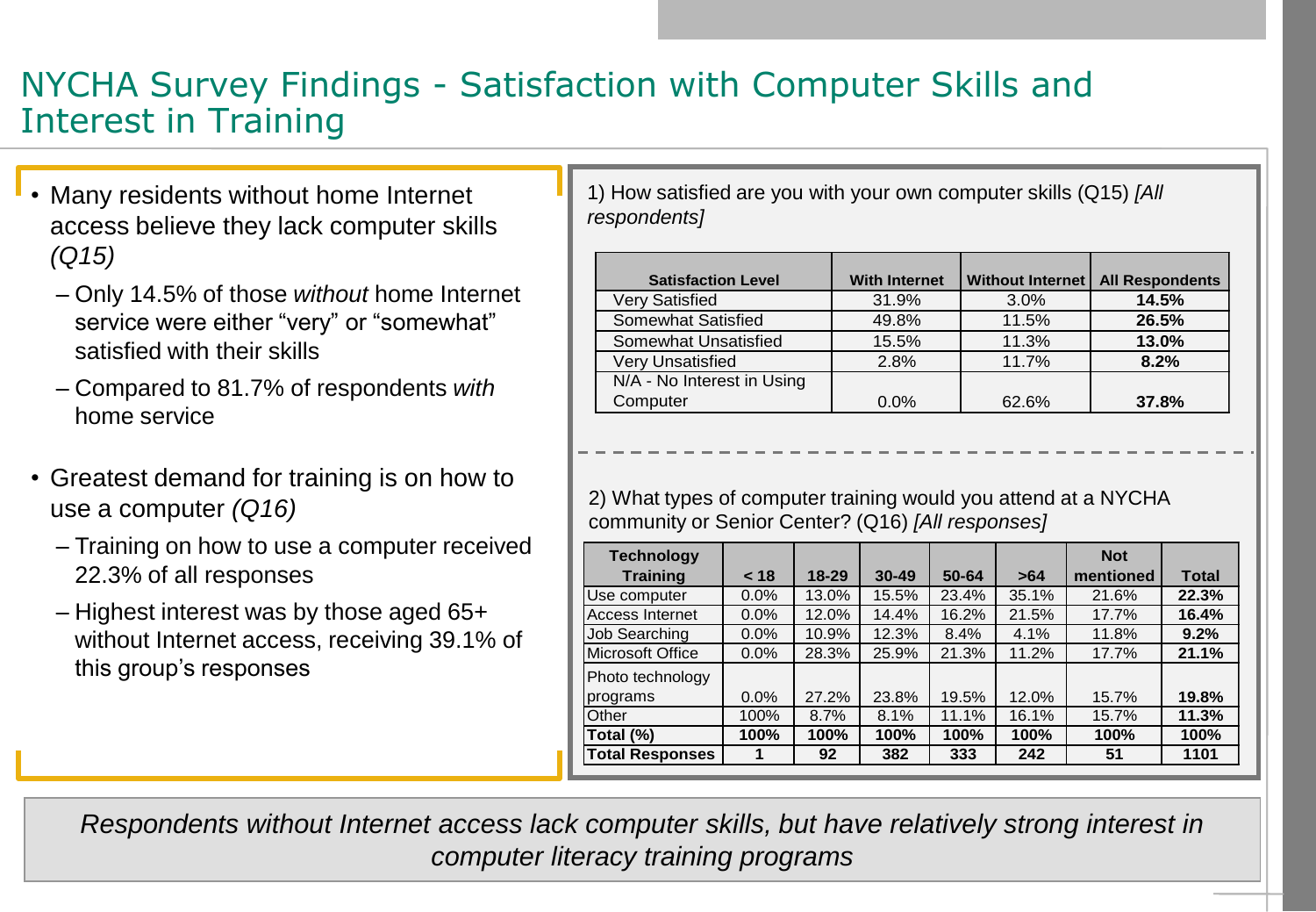# Overview of the Public Library Patrons survey

## Primary Objectives

- 1. Test hypothesis that public library computer centers are often the "last resort" for access for some residents who do not have Internet access at home
- 2. Identify main obstacles to Internet/ broadband adoption at home
- 3. Assess patrons" computer and Internet technology literacy
- 4. Determine frequency of usage of public library computer facilities

## *Methodology*

- Partnered with three public library systems to distribute paper surveys to 80 branches across the 5 boroughs
- Targeted adults (age 18+)
- A total of 58 branches successfully administered the survey and 2,249 responses were collected from the participating branches